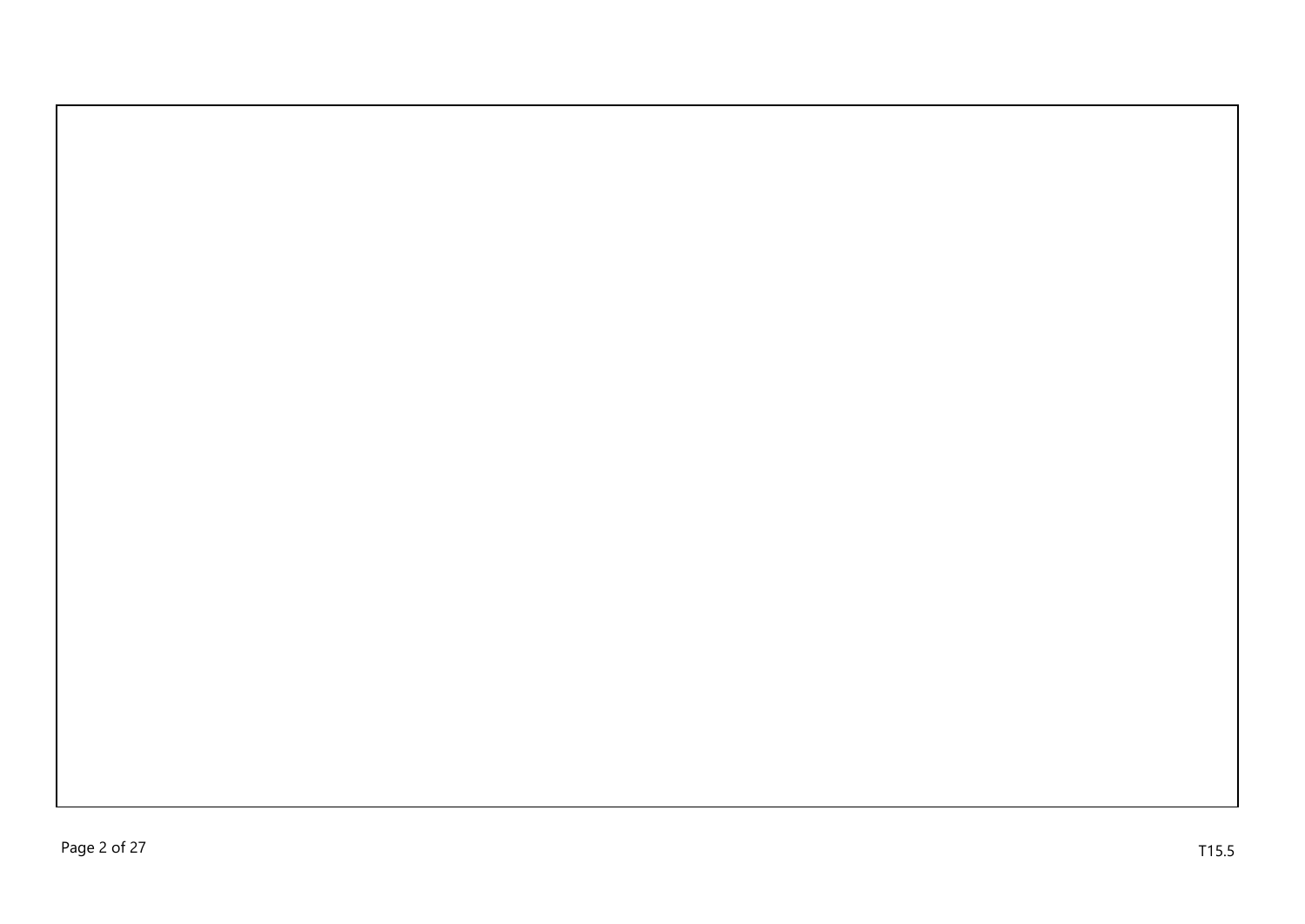| #              | Island | House Name             | Name                   | Sex       | National ID | ، ه ، بر <u>م</u>             | ىئرىتر                                  |
|----------------|--------|------------------------|------------------------|-----------|-------------|-------------------------------|-----------------------------------------|
| Male'          |        |                        |                        |           |             |                               |                                         |
|                | Male'  | M. Aa Alimas           | Abbas Mohamed          | M         | A027390     | ە ئەتمەنزۇپ                   | و ره ر و<br>تر پروتر<br>رەپچە           |
| $\overline{2}$ | Male'  | M. Aa Alimas           | Lishan Abbas           | M         | A084299     | د به تړنو ځرگ                 | ىرىشىر مەمۇب                            |
| $\vert$ 3      | Male'  | M. Aa Alimas           | Hisham Abbas           | ${\sf M}$ | A153616     | د به تهر د د ک                | رشۇق بەرگەش                             |
| $\vert 4$      | Male'  | M. Aa Alimas           | Mohamed Vishan Abbas   | ${\sf M}$ | A153637     | د . أما أمر كر ك              | ورەر د مەم رەپرە                        |
| $\overline{5}$ | Male'  | M. Aa Alimas           | Shiban Abbas           | ${\sf M}$ | A159783     | د بر ترکرد م                  | 250/25                                  |
| $\overline{6}$ | Male'  | M. Aa Alimas           | Ahmed Aban Abbas       | ${\sf M}$ | A159784     | د . أنه ترد ك                 |                                         |
| $\overline{7}$ | Male'  | M. Aa Alimas           | Aishath Insha Abbas    | F         | A335580     | د . اړام پروگ                 | وأرشكم وسرشة وأرقام                     |
| 8              | Male'  | M. Addana              | Samahath Zuhuree       | F         | A103859     | د . م. د کار                  | كەن ئەربىر بور                          |
| 9              | Male'  | M. Addana              | Ramisha Thuththu Didi  | F         | A144262     | د . م.م. ش                    | ر<br>برگرمنگ مهم مهرم                   |
| 10             | Male'  | M. Alcyon              | Ismail Fayaz           | ${\sf M}$ | A040555     | د . گەفرىسى <i>رگى</i> ر      | بر شۇم بۇ بۇيرى                         |
| 11             | Male'  | M. Alcyon              | Hassan Maniku          | ${\sf M}$ | A051769     | <sub>ى م</sub> ۇسىرە تۈر      | ىر سەھەر سەرى <sub>م</sub>              |
| 12             | Male'  | M. Alcyon              | <b>IBRAHIM MAHFOOZ</b> | ${\sf M}$ | A059160     | ر ، م <sup>و</sup> کر په په پ | ده ندره ده ده.<br>د هنگرد د بروه        |
| 13             | Male'  | M. Baarana Hulhangubai | Mariyam Sameema Adam   | F         | A054750     | בי שיניינג ליינג שת           | د ۱۵ د و څه پره                         |
| 14             | Male'  | M. Baarana Hulhangubai | Ahmed Shiyam           | M         | A102118     | و . ځمه مرکز مرکز خوړ         | أرور ومشوقه                             |
| 15             | Male'  | M. Baarana Hulhangubai | Aminath Rana Ahmed     | F         | A167430     | وستحميز مركز مردحه            | محر شرق المراكب والمراكب                |
| 16             | Male'  | M. Baarana Hulhangubai | Ali Razan              | M         | A167431     | ב מיציע צייע מ                | ړې پرځ شر                               |
| 17             | Male'  | M. Baarana Hulhangubai | Aishath Rayya Shiyam   | F         | A323621     | و په مرکز کرده ده د           | התיים החת ייתכ                          |
| 18             | Male'  | M. Baaranaa            | Adnan Usman            | ${\sf M}$ | A011180     | د . ځه تر تر                  | ر و می و و و می<br>مرتر شرید می می شر   |
| 19             | Male'  | M. Baaranaa            | Ahmed Sameer           | M         | A032403     | ى بە ئەير<br>س                | رەرو سەچە                               |
| 20             | Male'  | M. Baaranaa            | Ameena Mohamed         | F         | A042455     | ى بە ئەس<br>سىسىتىسى          | أرَوِيدٌ ورودو                          |
| 21             | Male'  | M. Baaranaa            | Ibrahim Shafiu         | M         | A046477     | د · ځمخه تنگ                  | رە ئەر ئۇرۇ                             |
| 22             | Male'  | M. Baaranaa            | Asraf Abdul Wahid      | ${\sf M}$ | A047095     | ە بە ئەيتر                    | ەسىسىر<br>ر ٥ ٥ ٥ ٥ ٠<br>د ۵ ترتره برتر |
| 23             | Male'  | M. Baaranaa            | Asima Ali              | F         | A047584     | ى بە ئەيمەتىر<br>مەسىرىلىق    | ومبادق وكمع                             |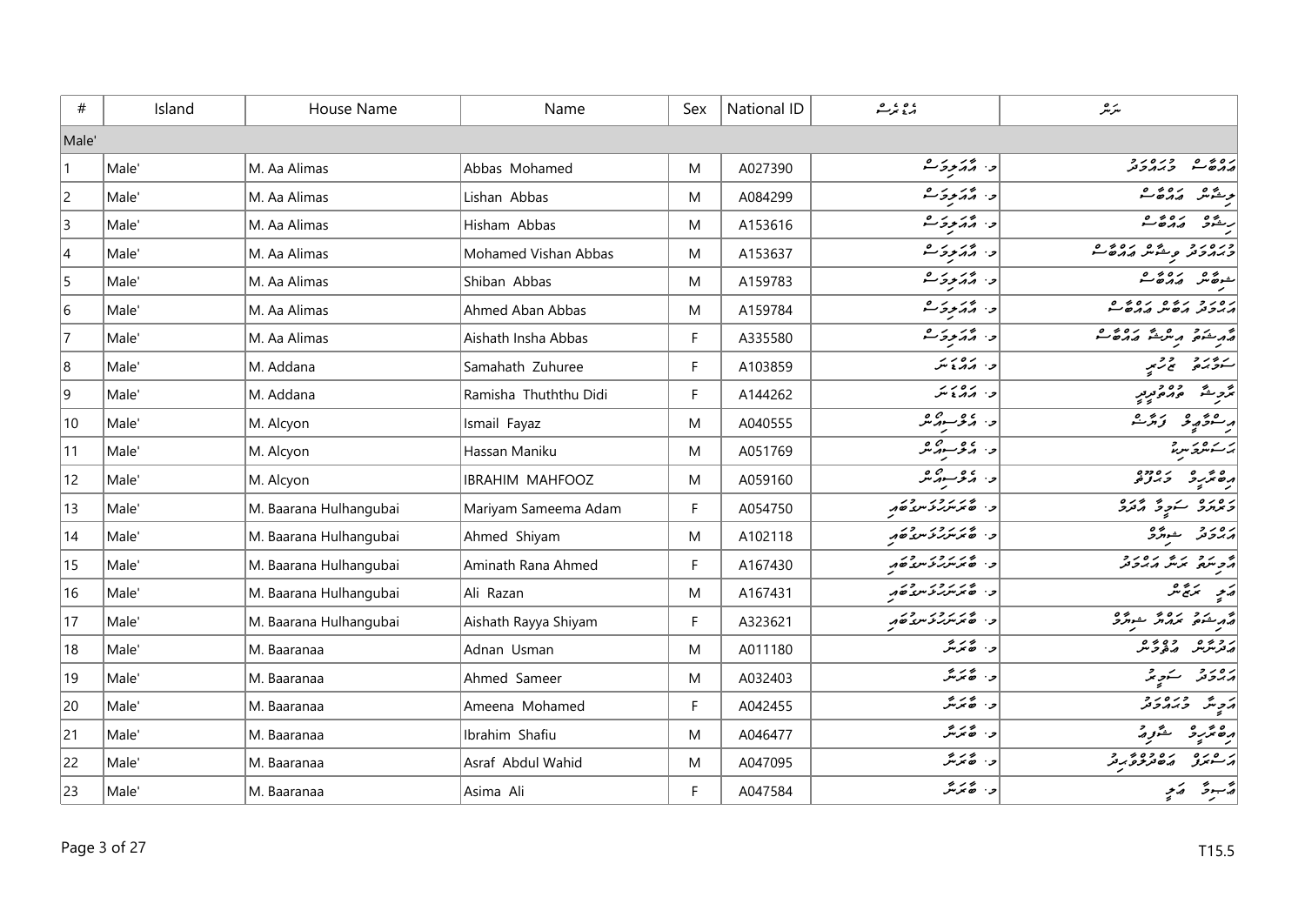| 24 | Male' | M. Baaranaa   | Aishath Muna             | F         | A055576 | ح التحصير مثل                 |                                       |
|----|-------|---------------|--------------------------|-----------|---------|-------------------------------|---------------------------------------|
| 25 | Male' | M. Baaranaa   | Fathimath Dhimna         | F         | A061993 | ى بە ئەتەر<br>س               | أوالمحافظ المرافانس                   |
| 26 | Male' | M. Baaranaa   | AISHATH MILNA            | F         | A062161 | و په څمه تر                   | مەشكە دۇنى                            |
| 27 | Male' | M. Baaranaa   | Mariyam Shifana          | F         | A071558 | و په څمړنگر                   | ر ه ر ه<br>د بربرگ<br>ىشوقر تىگر      |
| 28 | Male' | M. Baaranaa   | Mariyam Neena            | F         | A091976 | ى بە ئەسىر<br>س               | سریٹر<br>ر ه ر ه<br>د بربرو           |
| 29 | Male' | M. Baaranaa   | Mohamed Azmee            | ${\sf M}$ | A091977 | ى بە ئەسىر<br>س               | وره دو ده                             |
| 30 | Male' | M. Baaranaa   | Hawwa Soozan             | F         | A154265 | ە بە ئەتەر<br>مەسىرىلىر       | رەپ دوم و                             |
| 31 | Male' | M. Dhaashin   | Najeem Ibrahim Zakariyya | ${\sf M}$ | A039038 | <br> د· مَرْسومر              | يتوج معترج تمنيه                      |
| 32 | Male' | M. Dhaashin   | Hawwa Ismail             | F         | A039147 | <br> د· مرَّىشومَّر           |                                       |
| 33 | Male' | M. Dhaashin   | Nabeeh Ibrahim Zakariyya | ${\sf M}$ | A039302 | و. قُرْھوسُر                  |                                       |
| 34 | Male' | M. Dheeframge | Fathimath Ismail Maniku  | F         | A081247 | و۰ مرونمبرو ،                 | توجدة وسنقو وديرة                     |
| 35 | Male' | M. Dheefran   | Mariyam Ismail           | F         | A058319 | د· موتو تر تر                 | גם גם הם ביתיב                        |
| 36 | Male' | M. Dheefran   | Ahmed Afruh Rasheed      | M         | A058320 | و په مرگرمگر                  | رەر دىرەر ئەيدىر                      |
| 37 | Male' | M. Dheefran   | Aminath Afrah Rasheed    | F         | A121426 | د· مِروْ بَرَسْ               | أدوسي أرومه كرجود                     |
| 38 | Male' | M. Dheefran   | Ali Afruh Rasheed        | M         | A149229 | د· مورځ ټر ټر                 | أركمي أروكرك الكرشوقر                 |
| 39 | Male' | M. Dheefran   | Abdulla Afruh Rasheed    | ${\sf M}$ | A157543 | د· مړيز ټر ټر                 | رەمدالله كەرمىد كەسوم                 |
| 40 | Male' | M. Dhessa     | Aishath Nahla            | F         | A059927 | ح به عرضه ک                   | ە ئەستىم سرىرى                        |
| 41 | Male' | M. Dhessa     | Maryam Nabaath           | F         | A367746 | ح به عرضه ک                   | ره ره دود                             |
| 42 | Male' | M. Dhoruge    | Naeema                   | F         | A052045 | د با بود د و د<br>د از توربور | سمەيە                                 |
| 43 | Male' | M. Enthiaaz   | Azim Musthag             | ${\sf M}$ | A039878 | د . مر شهور مح                | پھ خو چر<br>م<br>و ه پود<br>تر سوه تو |
| 44 | Male' | M. Enthiaaz   | Musthag Hussain          | ${\sf M}$ | A059751 |                               | و معه و مرهر                          |
| 45 | Male' | M. Enthiaaz   | Aisha Musthag            | F         | A303998 | د . مرسموری                   | بررش ومعوذ                            |
| 46 | Male' | M. Falak      | Ameena Umar Ibrahim      | F         | A033785 | د . ذَوَّدُ                   | ג'בְ יֹצְי ג'ב הַ                     |
| 47 | Male' | M. Falkange   | Mohamed Nasih            | ${\sf M}$ | A035889 | و· توفرس چې                   | ورەرو شەر                             |
| 48 | Male' | M. Falkange   | Asma Ibrahim             | F         | A068130 | وسووره وي                     |                                       |
| 49 | Male' | M. Falkange   | Ahmed Zaid Nasih         | ${\sf M}$ | A080389 | و· ۆۋىزىدى                    | رور و بر رقم مگر برد                  |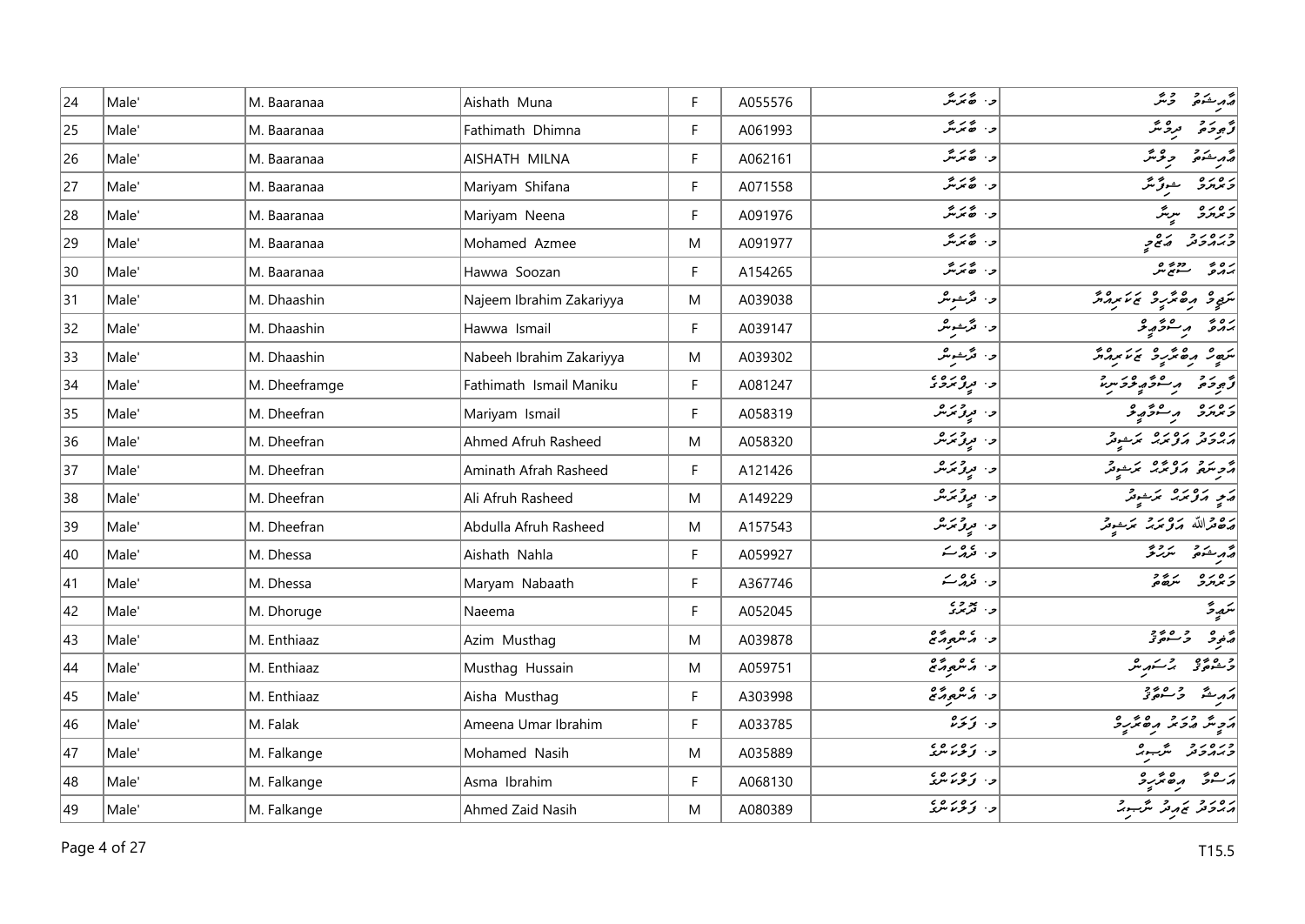| 50 | Male' | M. Gambia           | Hashim Zakariya       | M         | A024346 | و کو وه د                                    | ئە ئەسرە بىر<br>ر شور و                     |
|----|-------|---------------------|-----------------------|-----------|---------|----------------------------------------------|---------------------------------------------|
| 51 | Male' | M. Gambia           | Mohamed Rasheed       | M         | A036118 | و· وکاههٌ                                    | ورەرو بەيدۇ.                                |
| 52 | Male' | M. Gambia           | Aishath Reesha        | F         | A063739 | و· وکاههٌ                                    | و گرمشو گر<br>م<br>ىرىگە<br>ئ               |
| 53 | Male' | M. Gambia           | Aminath Rasha         | F         | A150150 | ر ، وه ه<br>د ۰ د ده گ                       | أزحر سرة<br>ىرىش                            |
| 54 | Male' | M. Gambia           | Ali Rifaz             | M         | A150161 | ر ، وه ه<br>د ۰ د ده گ                       | ە ئەرگەشى بەرگەن ئىسىمى بەلگەن.<br>مەنبە    |
| 55 | Male' | M. Gaseem           | Adnan Moosa           | M         | A053911 | و، تخ سووٌ                                   | كەفرىترىش جەمئە                             |
| 56 | Male' | M. Gaseem           | Moosa Rasheed         | M         | A055046 | و٠ تخ سورٌ                                   | وحرثته الكركسوفر                            |
| 57 | Male' | M. Gaseem           | Fathmath Rasheeda     | F         | A064356 | و، تخ <sup>م</sup> سوژ                       | وَجوحَا حَمْ سَمِيعَ وَ                     |
| 58 | Male' | M. Gaseem           | Yoosuf Rasheed        | M         | A081246 | و· تخ سودٌ                                   | دد بره<br>در سور<br>بترشدقر                 |
| 59 | Male' | M. Gaseem           | Aishath Rasheeda      | F         | A124232 | وستخ سوقر                                    | مەر شىم كى كىرىدىگر                         |
| 60 | Male' | M. Gaseem           | Ibrahim Rasheed       | M         | A152831 | وستخ سوقر                                    | ە ھەترىرى<br>برھەترىرى<br>بمرشوقر           |
| 61 | Male' | M. Golden Light     | Zulaikha              | F         | A022714 | ە ئەمەمەدە ئەھرىي<br>ئەرىخىي ئىرى <i>خەم</i> | ة ئەرتر<br>پى ئىرىرىش                       |
| 62 | Male' | M. Golden Light     | Haisal Mohamed        | ${\sf M}$ | A125054 | ە ئەرەبەر ھەر                                | ىر بەسكەنتى<br>و ره ر و<br><i>د ب</i> رگرفر |
| 63 | Male' | M. Golden Light     | Ismail Nilam          | M         | A152591 | ر موج مر <i>وکر</i> ه<br>د کال مرکز          | وستوصفح<br>سربۇر                            |
| 64 | Male' | M. Golden Light     | Aminath Jaufar        | F         | A155563 | ە دەرەر ە<br><del>د</del> ئىمى ئىمى ئىمى كى  | أروسرو دودو                                 |
| 65 | Male' | M. Golden Light     | Hisham Mohamed        | M         | A337157 | - می ده در ه                                 | رشەھ دىرەرد                                 |
| 66 | Male' | M. Golden Light     | Shagil Mohamed        | M         | A337158 | - جوء مرزمو                                  | شَہْرِ 35,000                               |
| 67 | Male' | M. Golden villa     | Abdul Fathah          | M         | A320685 | - جوړې شوېڅه                                 | ر ه د ه ر ه د و<br>پره تر پر تر پر          |
| 68 | Male' | M. Guldhasthaa      | Zulfa Mohamed         | F         | A054809 | و . و و در ه ه<br>و . و توتر سوه             | و ره ر و<br>تر پروتر<br>و ه و.<br>بح تر تر  |
| 69 | Male' | M. Guldhasthaa      | Mohamed Nashath       | M         | A055052 | وه د وه.<br>و۰ کالموتور شخصي                 | و ر ه ر و<br>تر پر تر تر<br>سرشوره          |
| 70 | Male' | M. Guldhasthaa      | AHMED HASHMATH        | ${\sf M}$ | A062126 | و و و ر ه ه<br>و و توتر سعي                  | رەرد برخور                                  |
| 71 | Male' | M. Guldhasthaa Aage | Ahmed Saleem          | M         | A051792 | و ، وه در ه ه د د ،<br>و · د نوتر سوه د د    | رەر دىرە                                    |
| 72 | Male' | M. Guldhasthaa Aage | Mariyam Azmiya Saleem | F         | A051812 | و ، وه د ه ه د د .<br>و · د نوتر سوه د د     | גובת השקת התפ                               |
| 73 | Male' | M. Guldhasthaa Aage | Mohamed Izmir Saleem  | ${\sf M}$ | A051813 | وه بر ه پوره<br>و۰ ک <b>وتر ش</b> موړۍ       | בגבלב בשקב בת                               |
| 74 | Male' | M. Guldhasthaa Aage | Ibrahim Athir Saleem  | M         | A091006 | وه بر ه پوره<br>و۰ ک <b>وتر ش</b> موړۍ       | رەتمرىرى ئەبوتى سەرپى                       |
| 75 | Male' | M. Gulsanpaage      | Zulaikha Shabeen      | F         | A000323 | د . د و په ده و ،                            | تم تكرير تشكي من المحمد السياسي             |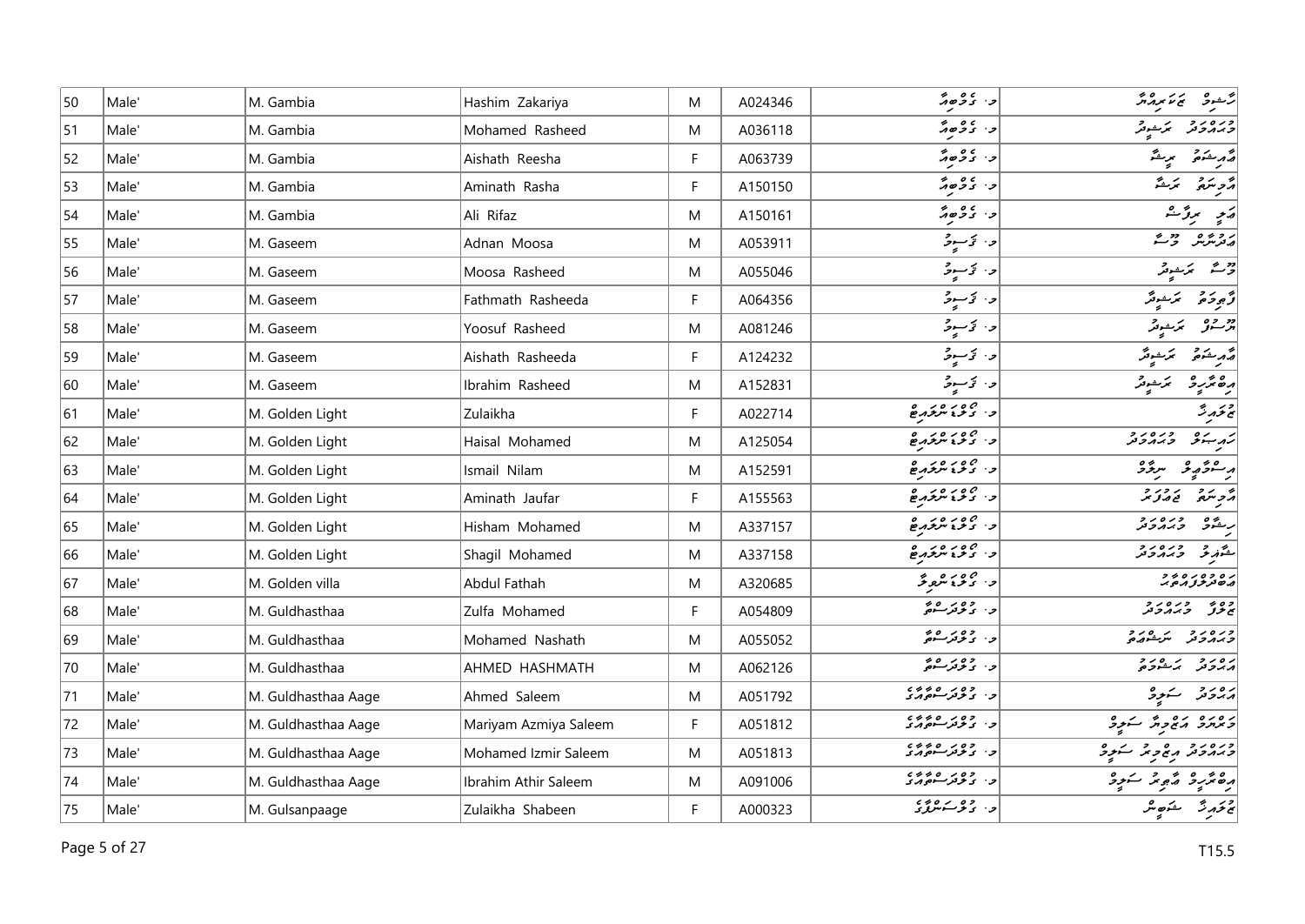| 76  | Male' | M. Gulsanpaage | Ibrahim Shiyaz                      | M         | A000662 | د . د وب مروء ،<br>د . د نو سکورۍ      | أرە ئۆر ئىستىم                                       |
|-----|-------|----------------|-------------------------------------|-----------|---------|----------------------------------------|------------------------------------------------------|
| 77  | Male' | M. Gulsanpaage | Mariyam Shabeen                     | F         | A000663 | د . د و په ده و ،<br>د . د نو په مرو د | أومهروا الشوصر                                       |
| 78  | Male' | M. Gulsanpaage | Ahmed Fayaz                         | ${\sf M}$ | A002394 | و . وه په موړه و                       | أبرەر دېر ئەر                                        |
| 79  | Male' | M. Gulsanpaage | Mohamed Shanau                      | M         | A007465 | د . وه په ده و،                        | ورەرو شەھر                                           |
| 80  | Male' | M. Gulsanpaage | Fathimath Shabeena                  | F         | A027532 | و. ووسەمبۇر                            | توجو منوس                                            |
| 81  | Male' | M. Gulsanpaage | Fathmath Asma                       | F         | A070017 | و . وه په دوه و ،                      | توجوجو المراحيح                                      |
| 82  | Male' | M. Gulsanpaage | Arifa Kuda Thuththu Hassan<br>Fulhu | F         | A070984 | د . د و په ده و ،                      | <i>په د دوه د دوود</i><br>م <i>ګر</i> ز سومه د کرکرد |
| 83  | Male' | M. Gulsanpaage | Aishath Mohamed                     | F         | A071837 | د . د و په ده د ،                      | و دره دره دره<br>مرد شوی و <i>بر</i> دونر            |
| 84  | Male' | M. Gulsanpaage | Athifa Hassan                       | F         | A072944 | د . وه په ده و ،<br>د . د نو پسرو د    | ۇھ بۇ ئەسىس                                          |
| 85  | Male' | M. Gulsanpaage | Mohamed Azleef                      | M         | A094323 | د . وه په ده و ،<br>د . د نو پسرو د    | ورەرو رەرو                                           |
| 86  | Male' | M. Gulsanpaage | Fazna Hassan                        | F         | A097888 | و . وه شوه ده و ،                      | توج مگر ایر کے مگر                                   |
| 87  | Male' | M. Gulsanpaage | Maimoona                            | F         | A103899 | و . وو پەرەپ ،                         | دېرونتر                                              |
| 88  | Male' | M. Gulsanpaage | AMINATH SHABEEN                     | F         | A120266 | د . د و په ده و ،                      | أروسكم فسكوس                                         |
| 89  | Male' | M. Gulsanpaage | Mohamed Saleem                      | M         | A122753 | و . ووست پروه .                        | ورەرو سەرو                                           |
| 90  | Male' | M. Gulsanpaage | Aminath Asifa                       | F         | A126049 | د . وه پره د ،                         | أزجر سنتعر أتأسبون                                   |
| 91  | Male' | M. Gulsanpaage | Azlifa Ali                          | F         | A131460 | و . وو شاه ده و ،                      | أرَجْعِرْدٌ أَرَمْحٍ                                 |
| 92  | Male' | M. Gulsanpaage | Mohamed Shivaz                      | M         | A133012 | د . وو پەھ دى.                         | ورەرو ئەۋە<br><i>دىدە</i> ردىر ئىوتۇنج               |
| 93  | Male' | M. Gulsanpaage | Ibrahim Fayaz                       | ${\sf M}$ | A138736 | و . وه شرعرو <i>و .</i>                | أرەنزىر زۇت                                          |
| 94  | Male' | M. Gulsanpaage | Aishath Saleem                      | F         | A153525 | د . د وب مروء ،<br>د . د نو سکورۍ      | أور مشكرة والتستعرفة                                 |
| 95  | Male' | M. Gulsanpaage | Ismail Zayan Sasan                  | ${\sf M}$ | A159951 | د . وه په ده و ،<br>د . د نو پسرو د    | أرەم ئەرەب ئەرگەر ئەسەس                              |
| 96  | Male' | M. Gulsanpaage | Ali Ismail                          | ${\sf M}$ | A160439 | د . د و په ده و ،                      | أتمو برجوحيوفر                                       |
| 97  | Male' | M. Gulsanpaage | Mohamed Lujain Ali                  | ${\sf M}$ | A161213 | د . وه په ده و ،<br>د . د نو په مرو د  | כל הרב בשתיי הב                                      |
| 98  | Male' | M. Gulsanpaage | Aminath Rasheedha                   | F         | A211066 | و . وه په موړه و                       | أمز جر سَمَعَ مَحْمَدِ حَمَّد                        |
| 99  | Male' | M. Gulsanpaage | Ahmed Areesh                        | M         | A278025 | و . وو شره و ،<br>و . و تو شرمرتو د    | پروتر کمیتر                                          |
| 100 | Male' | M. Gulsanpaage | Ahmed Farih Shiyam                  | ${\sf M}$ | A326536 | د . د و په ده و ،                      | أرورد وتمره شورد                                     |
|     |       |                |                                     |           |         |                                        |                                                      |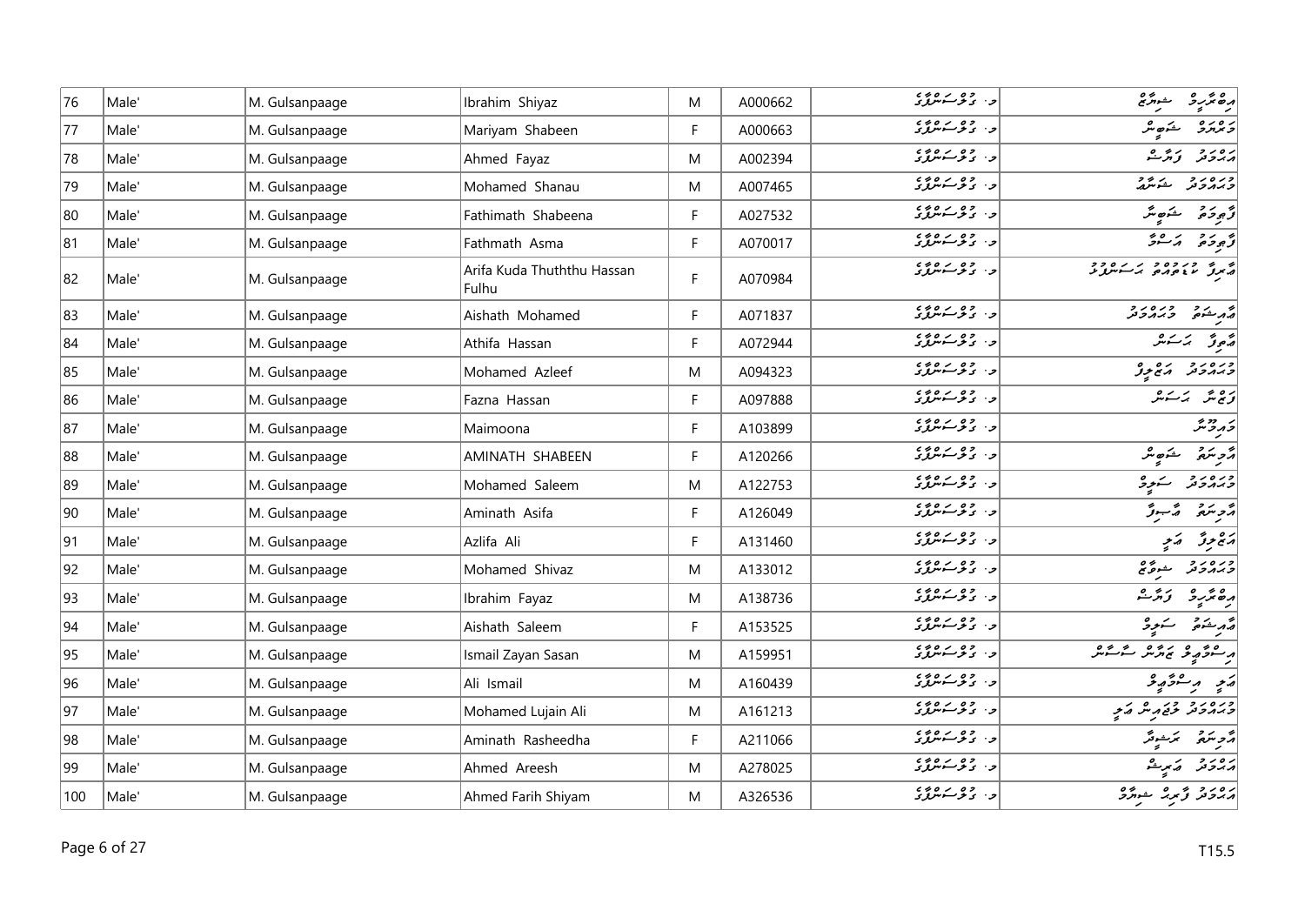| 101 | Male' | M. Gulsanpaage      | Ahmed Zayaan Shiyaz        | M           | A334433 | د وه شهره و،<br>د روسته مرور                                                                                                                                                                                                    |                                                                                                                                   |
|-----|-------|---------------------|----------------------------|-------------|---------|---------------------------------------------------------------------------------------------------------------------------------------------------------------------------------------------------------------------------------|-----------------------------------------------------------------------------------------------------------------------------------|
| 102 | Male' | M. Gulsanpaage      | Fathimath Saniya Saleem    | $\mathsf F$ | A337058 | د . د و په ۱۶۵ و د                                                                                                                                                                                                              | تۇم دە ئەسىر ئىرد                                                                                                                 |
| 103 | Male' | M. Gulsanpaage      | Aishath Sara Binth Ismail  | F.          | A337862 | وسی وصده دی                                                                                                                                                                                                                     |                                                                                                                                   |
| 104 | Male' | M. Gulsanpaage      | Fathmath Lubaina Ali       | F           | A339827 | <sub>وس</sub> ووسەھ دى                                                                                                                                                                                                          | ژوده دهرگ ړې                                                                                                                      |
| 105 | Male' | M. Gulsanpaage      | Mohamed Anif Aboobakuru    | M           | A342497 | <sub>وس</sub> وه پره وي                                                                                                                                                                                                         | כנסנכ 4 ם נחנבכ<br>במהכת היית הססטיב                                                                                              |
| 106 | Male' | M. Gulzaaru Vaadhee | Ismail Ali                 | M           | A025758 |                                                                                                                                                                                                                                 | بر شۇم ئۇ مەير                                                                                                                    |
| 107 | Male' | M. Gulzaaru Vaadhee | Ahmed Jinah                | M           | A053453 | و ، وه و و و و و .                                                                                                                                                                                                              | رەرد يې شە                                                                                                                        |
| 108 | Male' | M. Gulzaaru Vaadhee | Ramziyya Ali               | F           | A056256 | و٠ وڅونځ بروګړ                                                                                                                                                                                                                  | גם בית הב                                                                                                                         |
| 109 | Male' | M. Gulzaaru Vaadhee | Ali Ibrahim                | M           | A064966 | و ، ووړ وو.<br>و ، وڅرنځ نروګړ                                                                                                                                                                                                  | ړنو ره ټربرو                                                                                                                      |
| 110 | Male' | M. Gulzaaru Vaadhee | Fathmath Ali               | F           | A070724 | ر ده د و د و پر<br>او ۰ د نوم مردگامپر                                                                                                                                                                                          | ومجودة وكمع                                                                                                                       |
| 111 | Male' | M. Gulzaaru Vaadhee | Mohamed Nabeel             | M           | A076590 | ر ده و و و و د کليک با استفاده کليک استفاده در در استفاده کليک با استفاده کليک با کليک با کليک با استفاده کليک<br>افراد استفاده کليک با کليک با کليک با کليک با کليک با کليک با کليک با کليک با کليک با کليک با کليک با کليک با | ورەرو برەي                                                                                                                        |
| 112 | Male' | M. Gulzaaru Vaadhee | Jameela Ali                | F           | A087807 |                                                                                                                                                                                                                                 | تے پی کی پی                                                                                                                       |
| 113 | Male' | M. Gulzaaru Vaadhee | Khadeeja Ali               | F           | A090056 | و ، وو پوړو پر                                                                                                                                                                                                                  | رَمِرِيَّ مَرِ                                                                                                                    |
| 114 | Male' | M. Gulzaaru Vaadhee | <b>ADAM ALI</b>            | M           | A090057 | و ، وه و و و و.<br>و ، و و یځ مروگور                                                                                                                                                                                            | $\begin{array}{ c } \hline \rule{0pt}{5ex} & \circ & \circ & \circ \\ \hline \rule{0pt}{5ex} & \circ & \circ & \circ \end{array}$ |
| 115 | Male' | M. Gulzaaru Vaadhee | Ibrahim Nabeel             | M           | A112631 | وكومي بروتور                                                                                                                                                                                                                    | رە ئەر ئىمەن                                                                                                                      |
| 116 | Male' | M. Gulzaaru Vaadhee | Aminath Lamha Jinah        | F           | A158358 | و ، وه و و و و .<br>و · و و یځ برو د <sub>پ</sub>                                                                                                                                                                               | أأوسم ترور ويد                                                                                                                    |
| 117 | Male' | M. Gulzaaru Vaadhee | Mariyam Thifla             | F           | A365590 |                                                                                                                                                                                                                                 | وبرور ووثر                                                                                                                        |
| 118 | Male' | M. Haafus           | Nahida Mohamed             | F           | A075753 | د گۇرگە                                                                                                                                                                                                                         | بر دره دره د                                                                                                                      |
| 119 | Male' | M. Haafus           | Mariyam Reesha             | F           | A086338 | د گۇر                                                                                                                                                                                                                           | دەرە برېش                                                                                                                         |
| 120 | Male' | M. Haafus           | Ali Eamon Mohamed          | M           | A086339 | د گۇڭ                                                                                                                                                                                                                           | ג' ג'ב בנסגב                                                                                                                      |
| 121 | Male' | M. Haafus           | Aminath Shashee            | $\mathsf F$ | A099277 | ى ئۇقىش                                                                                                                                                                                                                         | أأتر سكو المسكوسية                                                                                                                |
| 122 | Male' | M. Haafus           | Aishath Nishee             | F           | A111363 | د گۇڭ                                                                                                                                                                                                                           |                                                                                                                                   |
| 123 | Male' | M. Haafus           | Fathmath Suma Hassan Areef | F           | A165569 | د . گەنۇب                                                                                                                                                                                                                       | و دو دو رعای در د                                                                                                                 |
| 124 | Male' | M. Haafus           | Shanaya Ahmed Shah         | F           | A337186 | ل <sub>ى</sub> ، ئەنى م                                                                                                                                                                                                         | شكە بەرە بەر                                                                                                                      |
| 125 | Male' | M. Haameemuge       | Ahmed Inaz                 | M           | A055353 | و٠ ر <u>گ</u> وچوي                                                                                                                                                                                                              | أرور و شرع                                                                                                                        |
| 126 | Male' | M. Haameemuge       | Fathimath Hassan Didi      | F           | A056797 | و٠ رٌوٍوءُ                                                                                                                                                                                                                      | تۇم دە ئەسەئىرىر                                                                                                                  |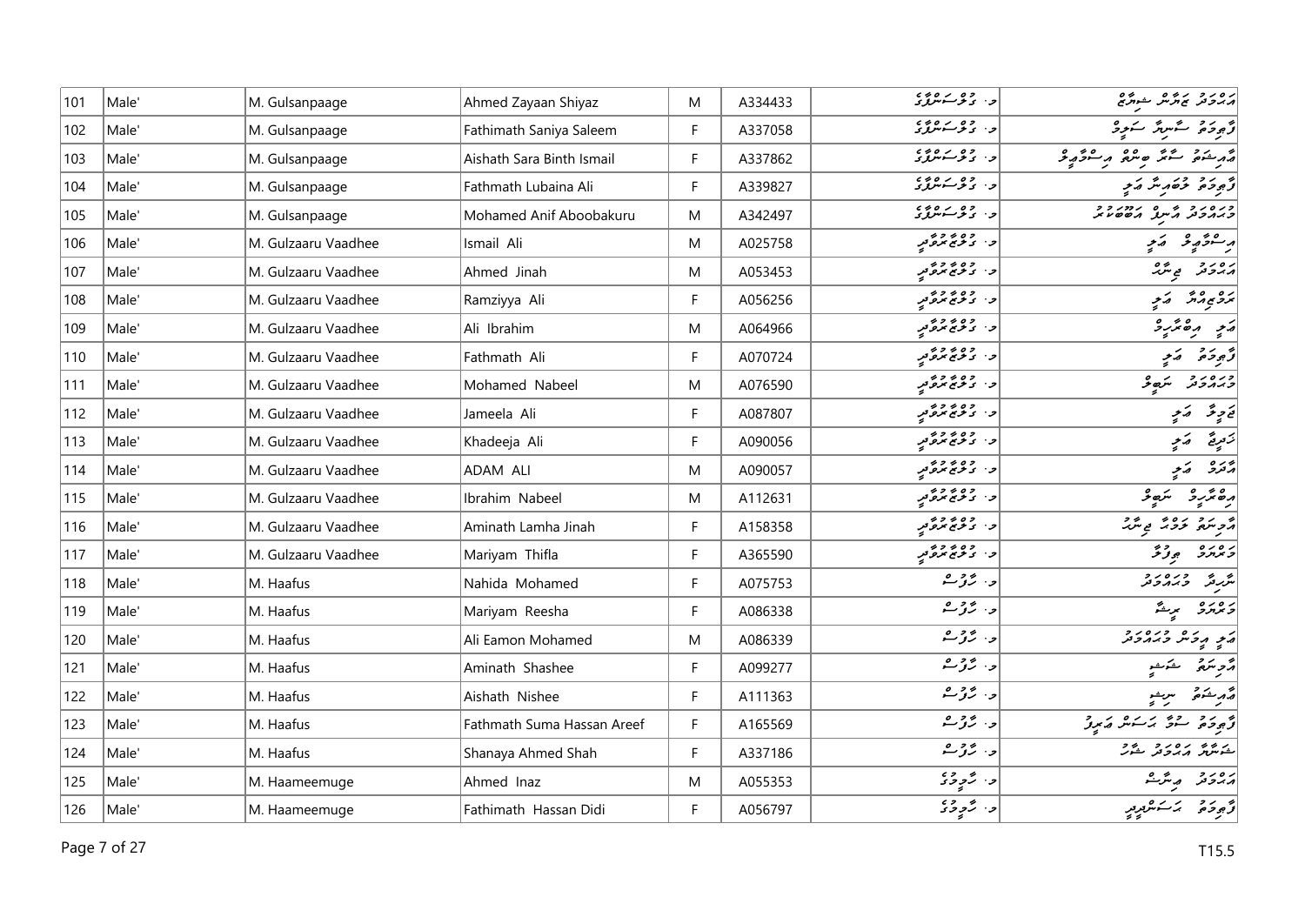| 127 | Male' | M. Haameemuge      | FATHIMATH NASIHA          | F           | A081646 | د گړوی<br>او گړوی                       | أقرجوحهم التمريبية                                      |
|-----|-------|--------------------|---------------------------|-------------|---------|-----------------------------------------|---------------------------------------------------------|
| 128 | Male' | M. Haameemuge      | Aishath Shaima Ali        | F           | A098289 | د به محووی                              | وأرخكم خررة ويم                                         |
| 129 | Male' | M. Harisa          | Shahida Mohamed           | F           | A113855 | <sub>وا</sub> کیمی <sup>س</sup> ک       | و ره ر و<br>تر پر ژنر<br>ىش <sup>ى</sup> ر بىر          |
| 130 | Male' | M. Hinton          | Najla Ibrahim             | F           | A025621 | ى بەش <sub>گ</sub> ۇش                   | يتوقى مەھترىي                                           |
| 131 | Male' | M. Hinton          | Ali Nashid                | M           | A028011 |                                         | ر<br>موسم سرد                                           |
| 132 | Male' | M. Hinton          | FAHEEMA IBRAHIM           | $\mathsf F$ | A039471 | اه بره <u>ون</u> مبر<br>—               | برە ئۆرۈ<br>  تى رِیْح                                  |
| 133 | Male' | M. Hinton          | Nahida Ibrahim            | F           | A055571 | ح <sub>' س</sub> ِ بندھ مثر             | ەرھەئرىر <sup>9</sup><br>ىتزىرقىر                       |
| 134 | Male' | M. Hinton          | Mohamed Nashid            | M           | A057979 | ح <sub>س</sub> ر سر عده شر              | ورەر د شەر<br><i>دىد</i> ەر تەشەھ                       |
| 135 | Male' | M. Hinton          | Ahmed Nashid              | M           | A076676 | د. ریڈیج نگر                            | رەر دە ئەسىر<br>مەرى ئىسىمى                             |
| 136 | Male' | M. Hinton          | Nahula Ibrahim            | $\mathsf F$ | A103831 | د· رِسْرَچَسْ                           | يروم مصريره                                             |
| 137 | Male' | M. Hiyalee Gulshan | Hawwa Shahushan           | F           | A024388 | ە <sub>س</sub> ىرىپە ئىقتىش             | ىش <i>ۇر</i> شەھر<br>برە پىر                            |
| 138 | Male' | M. Hiyalee Gulshan | Mariyam Shifzan           | F           | A024389 | <sub>ج</sub> . رېز <sub>مو</sub> چوشکر  | ىشى <i>ر ۋە ئا</i> ر<br>ر ه ر ه<br><del>ر</del> بربرگر  |
| 139 | Male' | M. Hiyalee Gulshan | Fathimath Hussain         | F           | A024390 | و٠ بەزىر ۋە ئەنگە                       | و دو چې په                                              |
| 140 | Male' | M. Hiyalee Gulshan | Aishath Shirhan           | $\mathsf F$ | A024400 | ا د . رېز د د ورځ مرگه<br>سيست          | ۇرمۇمۇسىرىرىگە                                          |
| 141 | Male' | M. Hiyalee Gulshan | Aminath Shiunan           | F           | A024401 | ە <sub>س</sub> ىرىپە ئىقتىش             | مەدىسى ئىسىر ئىر                                        |
| 142 | Male' | M. Hiyalee Gulshan | Ahmed Sinan               | M           | A043635 | <sub>ج∙ بر</sub> ېز <sub>مو</sub> چوشکر | ەرە سىرتكە                                              |
| 143 | Male' | M. Hiyalee Gulshan | Fathimath Hussain         | F.          | A072510 | وسرير مورج فرجند مل                     | أزّوجو برسور                                            |
| 144 | Male' | M. Hiyalee Gulshan | Mohamed Shabaan Shabau    | M           | A132543 | وسريز پر پوهنگ پر                       | ورەر دەردە ئەرەر<br>جەمەدىر شەھەش شەھەر                 |
| 145 | Male' | M. Hiyalee Gulshan | Hussein Shah'dhaan Shabau | M           | A325967 | ا د . رېز د د ورځندنگر<br>د . د . د     | ج کے مربعی شوہر قرمز رہے ہے۔<br> - مسکور سوہر قرمز مسلم |
| 146 | Male' | M. Honey Comb      | Hassan Khaleel            | M           | A040729 | د کېږېدوه                               | پرستانئر - زیچہ                                         |
| 147 | Male' | M. Honey Comb      | Hamdhoon Khaleel          | M           | A041657 | و· ئەبەئلاۋە                            | پرەددە تەبەبى                                           |
| 148 | Male' | M. Honey Comb      | Aminath Namza             | $\mathsf F$ | A051225 | و· ئەبەئلاۋە                            | הקיתה יופר                                              |
| 149 | Male' | M. Honey Comb      | Mohamed Moosa Maniku      | M           | A056620 | د . ئەبە <i>ناۋ</i> ۋ                   | כנסגב מישגע                                             |
| 150 | Male' | M. Honey Comb      | Azmi Mohamed Maniku       | ${\sf M}$   | A056795 | د . ئەبەئلاۋ <b>ھ</b>                   | ביפי במחכנקבית                                          |
| 151 | Male' | M. Honey Comb      | Azmeena Mohamed Maniku    | F.          | A056796 | د . ئەبە <i>ناۋ</i> ە                   | גם ביל כמחכתביתי                                        |
| 152 | Male' | M. Honey Comb      | Mohamed Ahmed             | M           | A063460 | د . ئەبەئلاۋ <b>ھ</b>                   | כנסנכ נסנכ<br>כגמכת הגבת                                |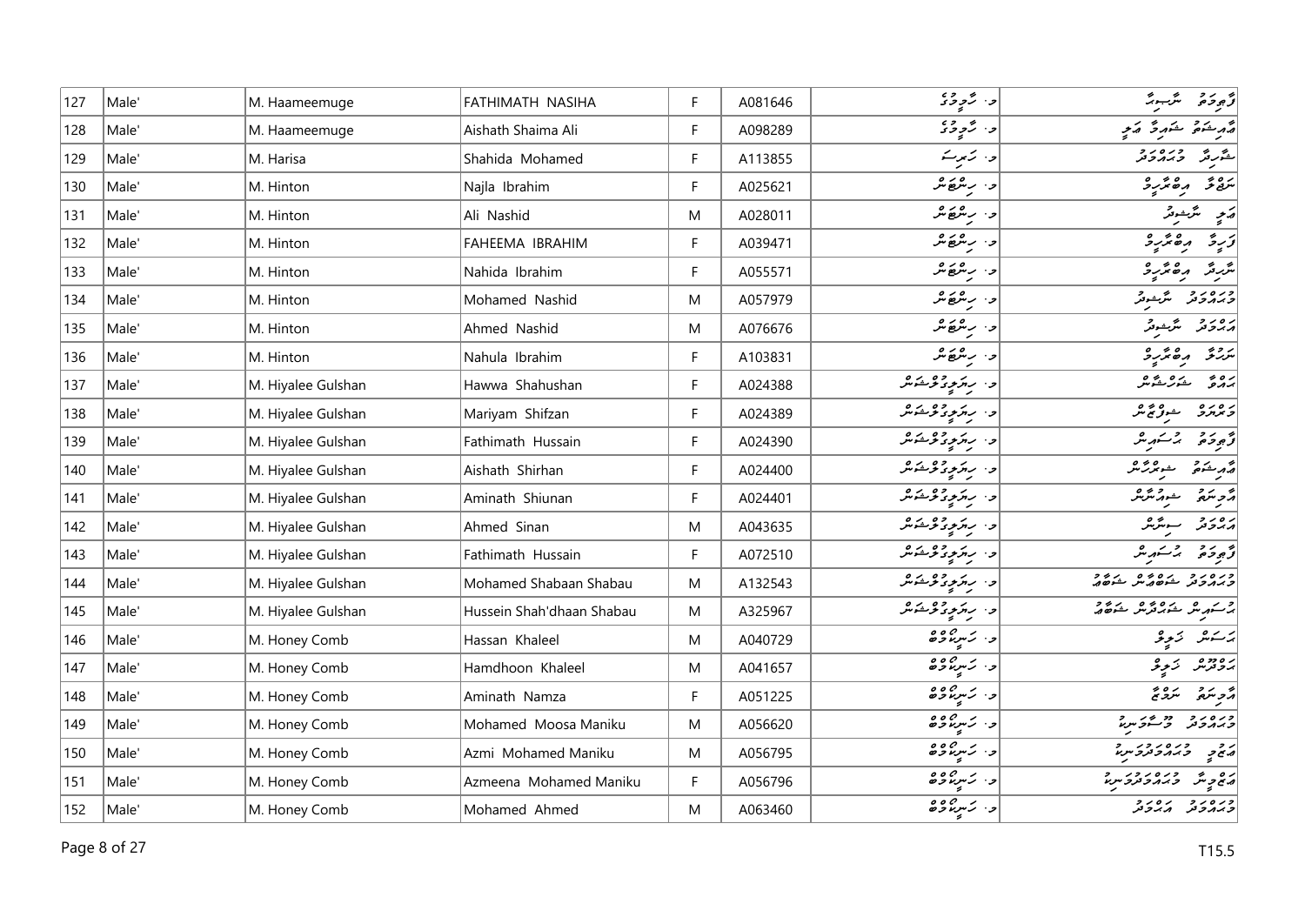| 153 | Male' | M. Honey Comb      | Mohamed Khaleel         | M           | A066243 | د . ئەبە <i>ناۋ</i> ۋ         | ورەر دېرو                           |
|-----|-------|--------------------|-------------------------|-------------|---------|-------------------------------|-------------------------------------|
| 154 | Male' | M. Honey Comb      | Ahmed Jazeel            | M           | A120150 | و· ئەيرىكى ۋە                 | پروژو کے پی                         |
| 155 | Male' | M. Honey Comb      | Aminath Jazeela         | $\mathsf F$ | A140785 | و· ئەبەبر 200                 | أُرْحِ سَمَعٌ ﴾ في يَحْ             |
| 156 | Male' | M. Honey Comb      | MARIYAM AFZA HASSAN     | F           | A153758 | و· ئەيرىكى ۋە                 | رەرە روم رىك                        |
| 157 | Male' | M. Honey Comb      | Anoof Mohamed           | M           | A407855 | و· ئەبەئلاۋە                  | ג כב כגם גב<br>ה"יטה בגהבת          |
| 158 | Male' | M. Hudhu Es        | Aminath Samiya          | $\mathsf F$ | A036977 | و . روړ ره                    | أأروبتهم ستورأ                      |
| 159 | Male' | M. Hudhu Es        | Ahmed Shafeeq           | M           | A044227 | و . روړو گ                    | رەر ئىرې                            |
| 160 | Male' | M. Hudhu Muthi     | Nareeman Ismail         | $\mathsf F$ | A071014 | و . رقوق مح                   | ىئىرگە مەشگەر                       |
| 161 | Male' | M. Hudhuhimeri     | Wadeefa Dhon Manik Adam | F           | A047260 | <mark>و، رٿورگ</mark> ير      | وترو بره دره وره                    |
| 162 | Male' | M. Hudhuhimeri     | Fathimath Naula         | F           | A072862 | د . رقمز د کابر<br>د . رقمز ر | أزودة شرقر                          |
| 163 | Male' | M. Jam             | Mohamed Hussain         | M           | A047022 | و· قح و                       | ورەرو ورىدىگ                        |
| 164 | Male' | M. Jam             | Ahmed Yaeesh Mohamed    | M           | A152764 | و · قع و<br>و · قع و          | גם גב גם בגם גב<br>גגבת תקב בגגבת   |
| 165 | Male' | M. Jaya            | Ibrahim Majid           | M           | A066088 | و• قع اگر                     | رە ئرىر ئىمى                        |
| 166 | Male' | M. Jaya            | Mariyam Umna Majid      | $\mathsf F$ | A330099 | و• قحامرٌ                     |                                     |
| 167 | Male' | M. Jeymuge         | Aminath Abdul Hameed    | $\mathsf F$ | A043712 | ے میں و ی<br>ح• قع حر ی       | أمر مرد مردود و در د                |
| 168 | Male' | M. Jeymuge         | Abdul Hameed Mohamed    | ${\sf M}$   | A087783 | ے میں و ی<br>ح• قع حر ی       | קס פסק ברי פקסק ב<br>הסתבה בל בהחבת |
| 169 | Male' | M. Jeymuge         | Niuma Hussain           | F           | A094740 | ر بروء<br>و· قح و ی           | البروج بركتهريش                     |
| 170 | Male' | M. Jeymuge         | Mohamed Abdul Hameed    | M           | A132427 | ے میں و ی<br>ح• قع حر ی       | כנסנים נסיפים בי                    |
| 171 | Male' | M. Kaanikuri       | Hashim Umar             | M           | A034565 | د . ما مبررا مبر              | ر<br>را در المرد بر                 |
| 172 | Male' | M. Kaanikuri       | Naufa Hashim            | $\mathsf F$ | A034578 | ح المتحسن من                  | سمەتى<br>ر گرشہ و                   |
| 173 | Male' | M. Kaanikuri       | Naail Hashim            | M           | A324926 | د . ما مبررا مبر              | شرو رمنو                            |
| 174 | Male' | M. Kanamadhu       | Ahmed Imran Rasheed     | M           | A113745 | وسم سروانو                    | رەر د ھەر ئەر ئەسىر                 |
| 175 | Male' | M. Kanamadhu       | Aishath Iman Rasheed    | F           | A124547 | وسم سروانو                    | مەم شەق برۇش ترىشونر                |
| 176 | Male' | M. Kaneeru Waadhee | Shahidha Mohamed Ali    | F.          | A125248 | د ·   مَا سر پرهٌ مَرِ        | أشرير ورورو كمي                     |
| 177 | Male' | M. Kudhehimaage    | Fathimath Abudulla      | F           | A079623 | د . ده ده ده د                | وتجرح وكالله                        |
| 178 | Male' | M. Kudhehimaage    | Aishath Abdulla         | $\mathsf F$ | A146692 | و . روي دي<br>و . روترو د     | صمر منحمر صكرة الله                 |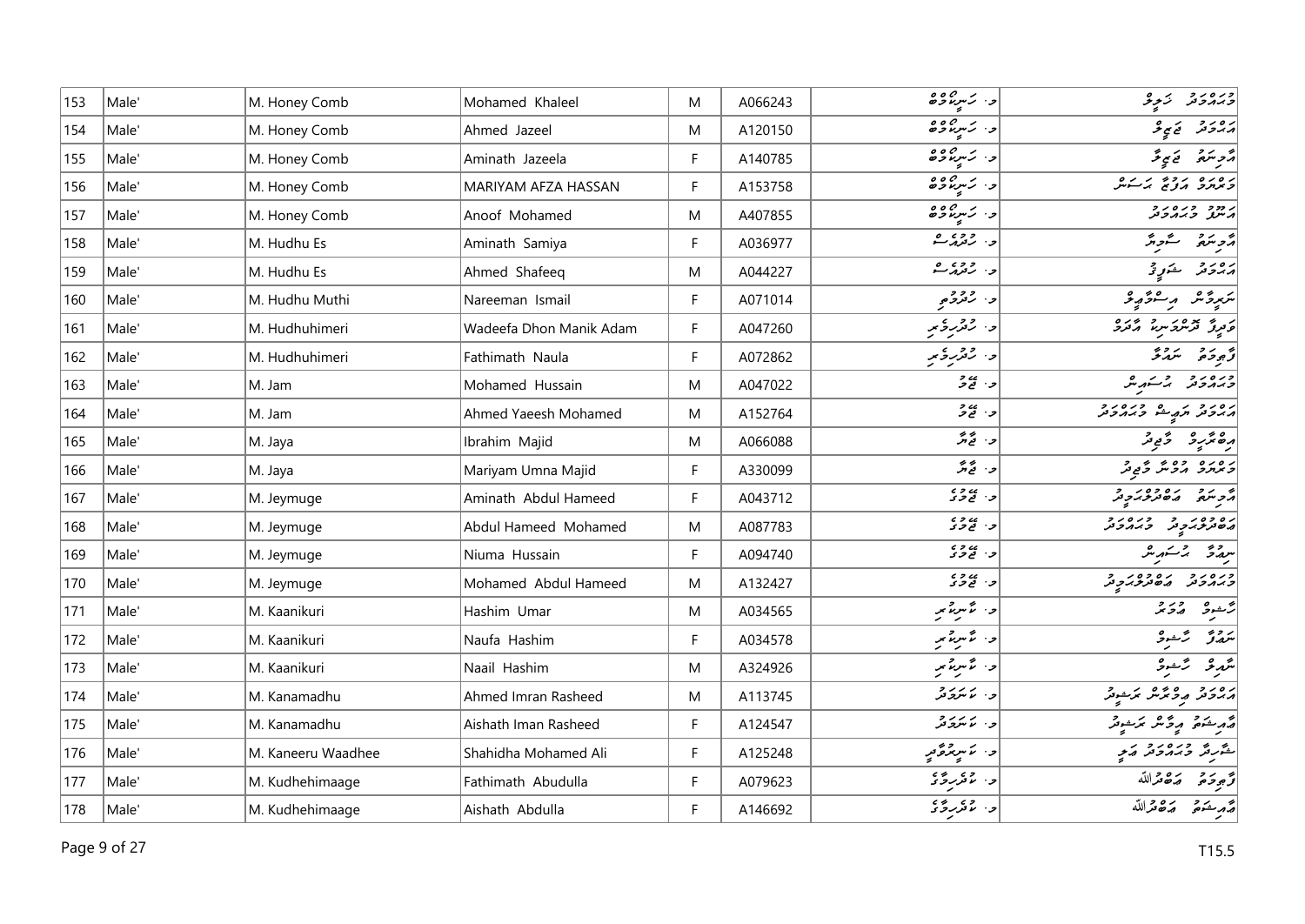| 179 | Male' | M. Kudhehimaage  | Hawwa Shamha                      | F  | A164665 | وستقريرة مح                                                     | پره پر سنده پر                                                                                           |
|-----|-------|------------------|-----------------------------------|----|---------|-----------------------------------------------------------------|----------------------------------------------------------------------------------------------------------|
| 180 | Male' | M. Kudhehimaage  | Mariyam Sama Khalidh<br>Mohamed   | F  | A353973 | د ، ئۇرۇئى                                                      | رەرە دە ئۇ ئومەدەرە                                                                                      |
| 181 | Male' | M. Kudhehimaage  | Suma Khalid Mohamed               | F  | A365614 | د ، نۇرگەنچ                                                     | جومج دي وبره برو                                                                                         |
| 182 | Male' | M. Kudhehimaage  | Ahsan Mohamed Jaleel<br>Zakariyya | M  | A392507 | د ، ئۇرگۇكى                                                     | ום נים כנסני כן כי נים היות המ                                                                           |
| 183 | Male' | M. Kudhehimaage  | Ahmed Akram                       | M  | A392749 | د . غور دي                                                      | رور روره                                                                                                 |
| 184 | Male' | M. Kudhehimaage  | Fathimath Amani                   | F  | A412871 | د . رور دي<br>د . روگردگر                                       | أراوحو أراقسي                                                                                            |
| 185 | Male' | M. Lane Villa    | Mohamed Didi                      | M  | A035673 | - ئۇش <sub>ھ</sub> رۇ                                           | و ر ه ر و<br>  و بر پر و ترترتر                                                                          |
| 186 | Male' | M. Lane Villa    | Moosa Didi                        | M  | A037523 | ر بۇ ئۈر <i>گە</i> ئە                                           | ا در گرور<br>اگر گرور                                                                                    |
| 187 | Male' | M. Lane Villa    | Mariyam Mauna Muznee              | F  | A081672 | ر ، ئۇن <sub>لى</sub> موگ                                       | גםגם גדש רדי<br>כמתב כמית כשית                                                                           |
| 188 | Male' | M. Lane Villa    | Yooshau Moosa Didi                | M  | A099188 | ر ، ئۇنى <sub>رىم</sub> ۇ                                       | دو بر و دو محمد در در برد.<br>در شور و گرگوردر                                                           |
| 189 | Male' | M. Lane Villa    | Yoonus Moosa Didi                 | M  | A116060 | و· ئۇنلىموگە                                                    |                                                                                                          |
| 190 | Male' | M. Lane Villa    | Yoosuf Moosa Didi                 | M  | A116116 | د . ئۇنىرىدۇ                                                    | دد وه دد محمد در در<br>افرانسونو افرانسود تورند                                                          |
| 191 | Male' | M. Lane Villa    | Aishath Maisha Muznee             | F  | A160978 | <sub>و</sub> ، ئۇنل <sub>ىقو</sub> مۇ                           | و الله عليه الله عن الله عن الله عن الله عن الله عن الله عن الله عن الله عن الله عن الله عن الله عن الله |
| 192 | Male' | M. Lane Villa    | Aishath Maaisha Muznee            | F  | A324548 | <mark>ى ئۇنىرىم</mark> ۇ                                        | أقهر ينتفي وحريقة وجمير                                                                                  |
| 193 | Male' | M. Lonumidhilige | Fathimath Agisa                   | F. | A011911 | و· مخپر درود ورود مح                                            |                                                                                                          |
| 194 | Male' | M. Lonumidhilige | Hussain Fayaz Abdul Razzag        | M  | A025591 | و· مخپرترویزیوی                                                 | و کر هر و در در دوره دره و د                                                                             |
| 195 | Male' | M. Lonumidhilige | Ibrahim Shafaz Abdul Razzaq       | M  | A025593 | و· مخپرترویزیوی                                                 | ە ئەرەر دەھرىرە دەرەبە                                                                                   |
| 196 | Male' | M. Lonumidhilige | Moomina Umar Ibrahim              | F  | A033480 | و· مخپتر <sub>و ترو</sub> ی                                     | وروشر ووند رەنزرو                                                                                        |
| 197 | Male' | M. Lonumidhilige | Aminath Ashifa                    | F  | A039414 | و· نژیمرورورو کا                                                | أزويتهم أأشوقر                                                                                           |
| 198 | Male' | M. Lonumidhilige | Mariyam Abdul Razzaq              | F  | A056575 | <sub>و</sub> . نژیز <sub>ورور</sub> ی                           |                                                                                                          |
| 199 | Male' | M. Lonumidhilige | Sifna Abdul Razzaq Ahmed          | F  | A125907 | د· نژینرویروی<br>-                                              | ם זי ניסיפונים ניסיבי<br>- תונייל השנגינגים בי גבע                                                       |
| 200 | Male' | M. Lonumidhilige | Mohamed Nazil                     | M  | A130775 | و· ځوینزویورونی                                                 | ورەرو شەر                                                                                                |
| 201 | Male' | M. Lonumidhilige | Shifa Adam                        | F. | A166073 | د· نژینرویروی<br>-                                              | شوتر محمدة                                                                                               |
| 202 | Male' | M. Lonumidhilige | Hishma Hameed                     | F  | A166555 | د· نژیمرورورو که                                                | برڪوڻ - برچيز                                                                                            |
| 203 | Male' | M. Lonumidhilige | Shuzuna Abdul Razzaq              | F  | A303102 | ه به مختر در در در در در ایران<br>مرکز در مرکز در مرکز در ایران | و و می ده وه بره دو.<br>شویم ش در کافرابر موارم می                                                       |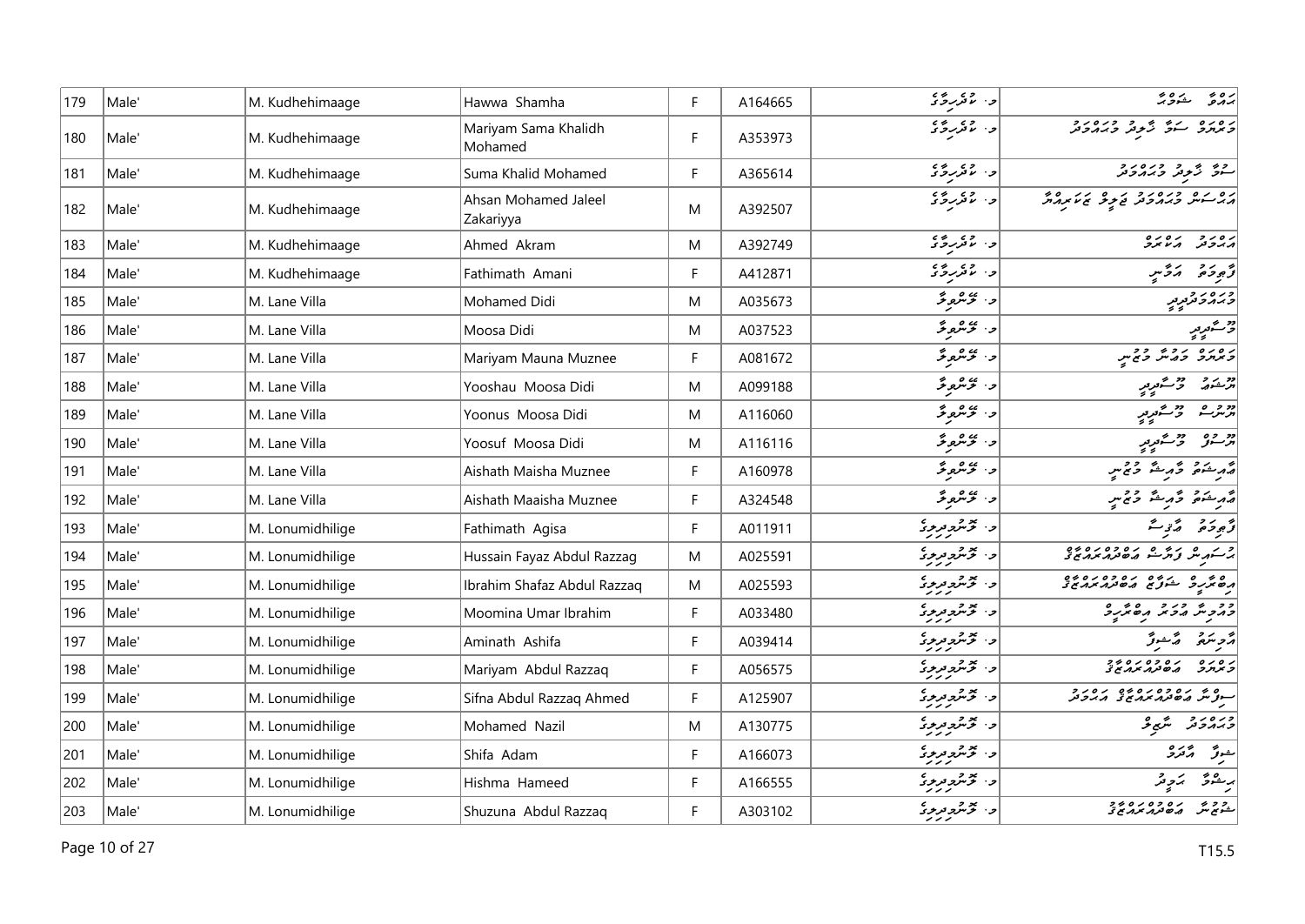| 204 | Male' | M. Lonumidhilige | Ibrahim Naish                  | M         | A327029 | د به مخر شرور د د م<br>  د ۱۰ مخر شرور د ر | أرە ئۈر ئىسى ئىسى ئىس                                                 |
|-----|-------|------------------|--------------------------------|-----------|---------|--------------------------------------------|-----------------------------------------------------------------------|
| 205 | Male' | M. Lonumidhilige | Shafran Abdul Razzag Ahmed     | M         | A341910 | و· مخپروپروپر                              | ر د د و د ره ده ره د و د ره د د<br>شوتی برس پره تر پر بر برخ بر بر تر |
| 206 | Male' | M. Lonumidhilige | Afrah Abdul Razzag             | M         | A341911 | و· مخپر محرم ديگر<br> و· مخپر مرکز         | رەپ رەدەرەپ<br>مۆير مەھىرمىرمى                                        |
| 207 | Male' | M. Lonumidhilige | Sofa Abdul Razzag              | F         | A342056 | <br> و· مخپر دیرورکا                       | ر په ده ده ده د و د                                                   |
| 208 | Male' | M. Lonumidhilige | Fathimath Sana Muneer          | F         | A342057 | د· نژیزوبروی                               | ۋە ئەھ سەنگە ئەسپە                                                    |
| 209 | Male' | M. Lonumidhilige | Aishath Raya                   | F         | A395079 | د به مخپرد ورود کار<br>د افزید کر          | أقهر شوقر المحمد                                                      |
| 210 | Male' | M. Maaridhage    | Mohamed Raqeeb                 | M         | A001429 | و٠ وٌ برِتروُ                              | ورەرو كۆۋە                                                            |
| 211 | Male' | M. Maaridhage    | Sajida                         | F         | A025108 | و٠ وٌ برِيرَى                              | ستَّمَعِ تَدَّ                                                        |
| 212 | Male' | M. Maaridhage    | Dhon Thuththu                  | M         | A047465 | و٠ وَّ موتری                               | پر ہ و ہ و<br>ترسرچ پر ج                                              |
| 213 | Male' | M. Maaridhage    | Umar Zahir                     | M         | A082502 | و·   وٌ مومَروُ                            | ە ئەير ئەرىتە                                                         |
| 214 | Male' | M. Maaridhage    | Hussain Zahir                  | M         | A102532 | و٠ وٌموتروُ                                | برستهر شه الحمر بر                                                    |
| 215 | Male' | M. Maaridhage    | Aishath Shirmeena              | F         | A149842 | و٠ وٌموتروُ                                | ۇ برىشىمۇ<br>مەرىشىمۇ<br>مەيدى <sub>چە</sub> بىگر                     |
| 216 | Male' | M. Maaridhage    | Easa Shimal                    | M         | A156652 | و٠ وٌمرترى<br>و٠ وٌمرترى                   | ر په شوڅو                                                             |
| 217 | Male' | M. Maaridhage    | Siruhan Zahir                  | ${\sf M}$ | A159512 | و٠ وٌموتروُ                                | سوپرتمنگ پچ رپر                                                       |
| 218 | Male' | M. Maaridhage    | Aishath Yooha                  | F         | A343680 | و٠ وٌموتروُ                                | و در دور<br>مار شومی افرار                                            |
| 219 | Male' | M. Maaridhage    | Yumna Hussain Zahir            | F         | A359932 | - محمومه<br> - محمومه                      | أروحه برسكر مرغر ليحر بر                                              |
| 220 | Male' | M. Maaridhage    | Yaafis Hussain Zahir           | M         | A383377 | <sub>ح</sub> . گەرىرى                      | أثروه برسكر شرعر لجربر                                                |
| 221 | Male' | M. Maaridhage    | Shuna Umar Zahir               | F         | A412597 | و. د څمومره                                |                                                                       |
| 222 | Male' | M. Maleesha      | Abdulla Shafy                  | M         | A000897 | و. وَمِيشَ                                 | رەقراللە<br>مشكور                                                     |
| 223 | Male' | M. Maleesha      | Ismail Fathih                  | M         | A027741 | د. <sub>ک</sub> ی پیگا                     | ىر شۇم قىمى<br>س<br>تۇە بە                                            |
| 224 | Male' | M. Maleesha      | Hussain Shafee                 | M         | A042453 | د. <sub>ک</sub> ې په کې                    | 2سك <i>ەر بىر</i> سى <i>گەر</i>                                       |
| 225 | Male' | M. Maleesha      | Shareefa Dhon Maniku           | F         | A046455 | وا كاموٍىنگا                               | شوہرو پر پر مرید<br>                                                  |
| 226 | Male' | M. Maleesha      | Mohamed Adil                   | ${\sf M}$ | A075548 | د· <sub>ک</sub> َ و <sub>ِ</sub> حَدٌ      | ورەر د ئېرگى                                                          |
| 227 | Male' | M. Maleesha      | Yoosuf Zaban Abdul Gafoor      | ${\sf M}$ | A079318 | و. ۇموشە                                   | מ כם גם גם גם במגמב<br>ת—تق הם ית השבק בקצה                           |
| 228 | Male' | M. Maleesha      | Hassan Fathih Abdul Gafoor     | M         | A082793 | و. ۇموشە                                   | بر ره و ده ده ده درده د                                               |
| 229 | Male' | M. Maleesha      | Fathimath Fathina Abdul Gafoor | F         | A132149 | و، وَمِرِيمٌ                               | و د د گوش ماه ده د د د                                                |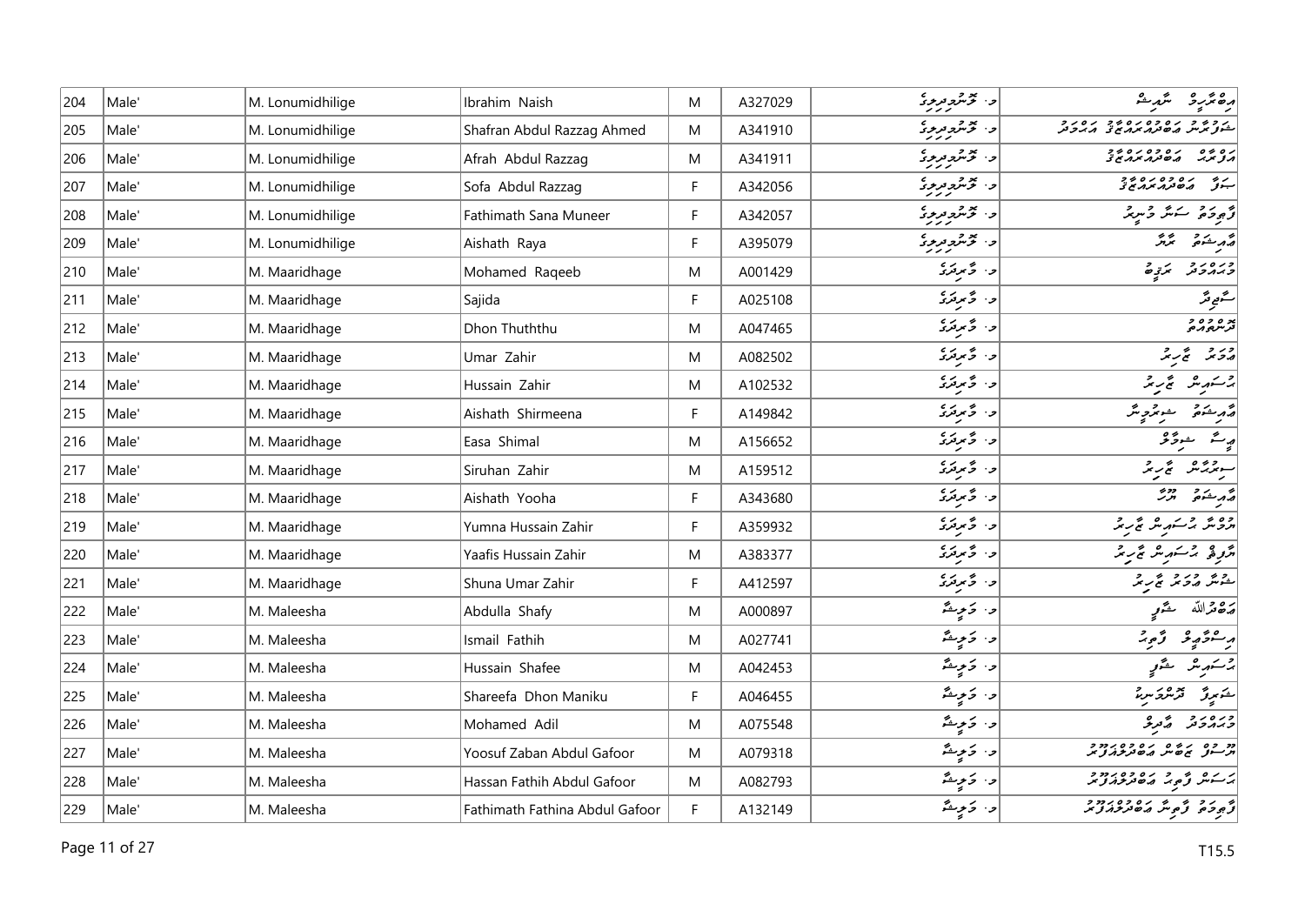| 230 | Male' | M. Mareha       | Nafeesa Ahmed             | F           | A041671 | وستحيزت                      | سَمْدٍ سَنَّۃً مَ مَدَّدَ مَد                                                                                                                                 |
|-----|-------|-----------------|---------------------------|-------------|---------|------------------------------|---------------------------------------------------------------------------------------------------------------------------------------------------------------|
| 231 | Male' | M. Megalith     | Mariyam Nihaadh           | F           | A045709 | د ، و د ده.<br>د ۰ و د موه   | دەرە سەد                                                                                                                                                      |
| 232 | Male' | M. Megalith     | Aishath Yooha Nadheem     | F           | A167413 | والمحاو و                    | أما مرح وديم الكميرة                                                                                                                                          |
| 233 | Male' | M. Megalith     | Ismail Yaeesh Nadheem     | M           | A167414 | — ع ج و<br> و· و د وه        | و عوصر مركز من من من الله الله عن الله عن الله عن الله عن الله عن الله عن الله عن الله عن الله عن ال                                                          |
| 234 | Male' | M. Megalith     | Hawwa Yushfa Nadheem      | F           | A362607 | ه . گوگوه<br>د . گوگوه       | رەپە دەپ ئېرو                                                                                                                                                 |
| 235 | Male' | M. Merry Dream  | Ibrahim Fayaz             | ${\sf M}$   | A001253 | د کی پاره<br>د کی پاره       | رەپزىر زېژىنە                                                                                                                                                 |
| 236 | Male' | M. Merry Dream  | Uzair Aboobakuru          | M           | A034992 | د کو پره پرو                 | ەيمەير<br>221331<br>J V O O N                                                                                                                                 |
| 237 | Male' | M. Merry Dream  | Fathimath Shaffa Uzair    | F           | A044904 | د· ڈىر، مرو<br>د             | وٌجِ وَحَمَدٍ مَسَوْمٌ مِنْ مِرْمٌ                                                                                                                            |
| 238 | Male' | M. Merry Dream  | Mohamed Shafaan Uzair     | M           | A044915 | د· ڈىر، مرد<br>د             | ورەر دەر دەپرە دېرىر                                                                                                                                          |
| 239 | Male' | M. Merry Dream  | Ahmed Azad                | M           | A052534 | د· ڈىر، مرد<br>د             | ره رح در در در در در برای برای در این در این در این در این در این در این در این در این در این در این در این د<br>در این در این در این در این در این در این در |
| 240 | Male' | M. Merry Dream  | Shameema Ibrahim          | F           | A102589 | د· ڈىر، مرد<br>د             | شوچۇ مۇھۇرۇ                                                                                                                                                   |
| 241 | Male' | M. Merry Dream  | Ahmed Shaafy Uzair        | M           | A132435 | د کوړ؟ پرو                   | أرور و مقو المعارج                                                                                                                                            |
| 242 | Male' | M. Merry Dream  | Mohamed Samee             | M           | A141533 |                              | دره د د عمي                                                                                                                                                   |
| 243 | Male' | M. Merry Dream  | Ghayash Ahmed Fulhu       | M           | A146183 | د کو پره پرو<br>د کو پره پرو | برجه ره رووو<br>(زیرهی مدرومونو                                                                                                                               |
| 244 | Male' | M. Merry Dream  | Aishath Gina              | F           | A153769 | د کوړ کاموه                  | ړه خوځ د سر                                                                                                                                                   |
| 245 | Male' | M. Merry Dream  | Aishath Aiza Azad         | F           | A157373 | د که کم پرو<br>د که په پرو   | הו לכל הוא הוא                                                                                                                                                |
| 246 | Male' | M. Merry Dream  | Mohamed Ibrahim Fayaz     | M           | A167197 | د· ڈىر، مرد<br>د             | ورەرو مەئزىرو كەش                                                                                                                                             |
| 247 | Male' | M. Merry Dream  | Azra Aboobakuru           | $\mathsf F$ | A233903 | د که مورد مورد<br>د که مورد  | גם זי גדוד ב                                                                                                                                                  |
| 248 | Male' | M. Merry Dream  | Hussain Misfah Saamee     | ${\sf M}$   | A303975 |                              | پر سنهر شر جه برگر پر مشرح استراح                                                                                                                             |
| 249 | Male' | M. Merry Dream  | Fathmath Mufaahath Saamee | F           | A303983 |                              | أو و و و و د و د و د د د                                                                                                                                      |
| 250 | Male' | M. Merry Dream  | Fathmath Ibrahim Fayaz    | $\mathsf F$ | A330334 | د کو پره پرو<br>د کو پره پرو | توجده معتر ومدد                                                                                                                                               |
| 251 | Male' | M. Merry Dream  | Aishath Mahfa Samee       | F           | A340720 | د کی پایگا کر                | وأرشاه وبرومي كسيح                                                                                                                                            |
| 252 | Male' | M. Merry Dream  | Hassan Maif Samee         | M           | A340721 | د کو پر ويږد و               | بر سەھ ۋەرۇ سەر                                                                                                                                               |
| 253 | Male' | M. Merry Dream  | Mohamed Ghazwan Ahmed     | M           | A376547 |                              | כנסני גנשים נסני<br><mark>כ</mark> גמכת השפית הגבת                                                                                                            |
| 254 | Male' | M. Midhili Kuri | Aminath Milsa             | F           | A081929 | د· دىرىرتىر<br>رىرىر         | أثرم سنتمر وفرعته                                                                                                                                             |
| 255 | Male' | M. Midhili Kuri | Mariyam Liusha Shakir     | F           | A141472 | و . و ترورتمبر<br>د بر بر    | رەرە ورش شىر                                                                                                                                                  |
|     |       |                 |                           |             |         |                              |                                                                                                                                                               |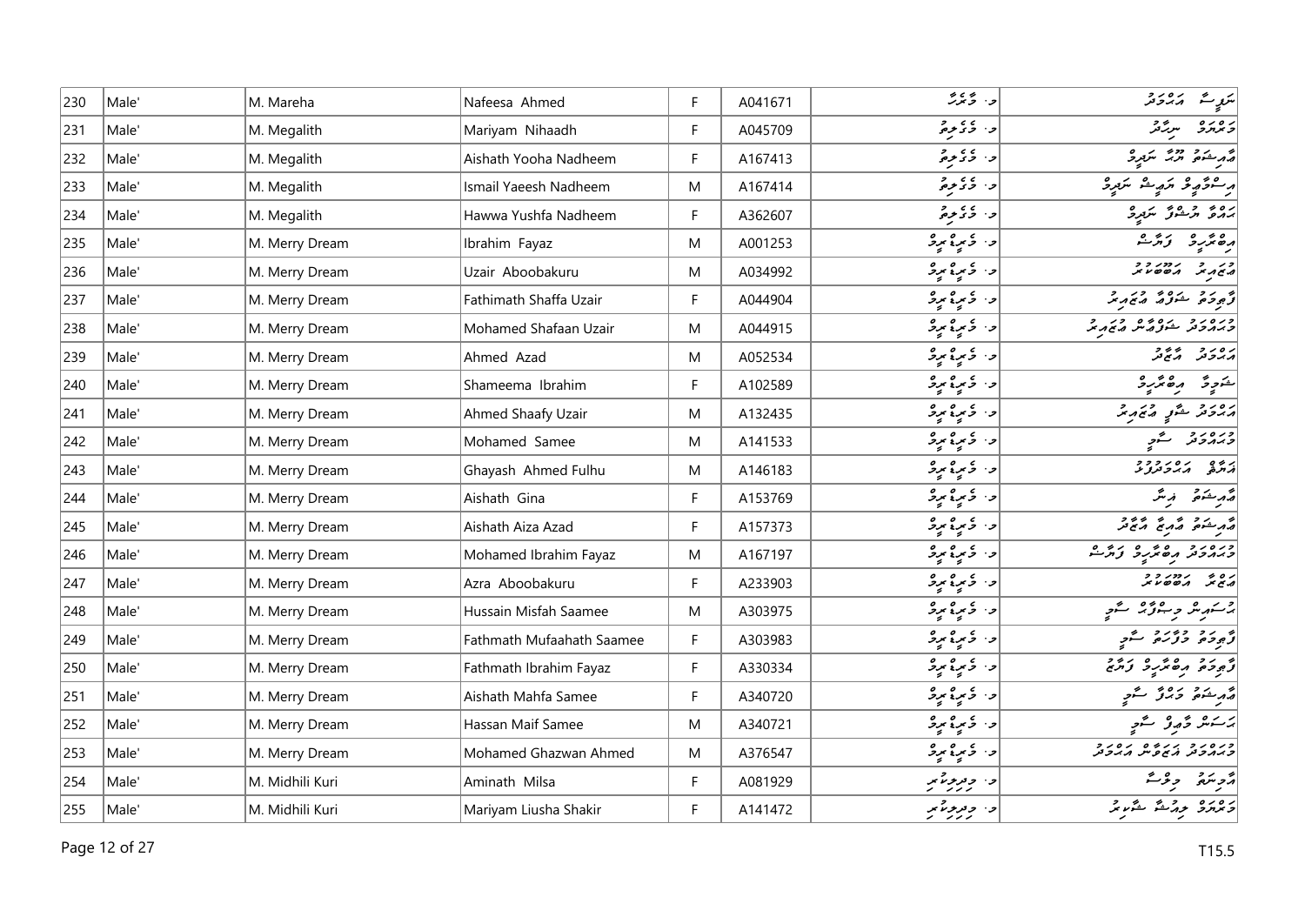| 256 | Male' | M. Midhilimaage      | Ali Rasheed              | M         | A098444 | او . و تروژه<br>________________                      | كمانون المركب وتر<br>أمانون المركب المح       |
|-----|-------|----------------------|--------------------------|-----------|---------|-------------------------------------------------------|-----------------------------------------------|
| 257 | Male' | M. Midhilimaage Aage | Ahmed Shakir             | ${\sf M}$ | A061208 | و ۰ و تروڅ وي.<br>و ۰ و تروڅ <sub>ک</sub> ارۍ         | بر ه بر و<br>م <i>رکز</i> تعر                 |
| 258 | Male' | M. Midhilimaage Aage | Ali Shahir               | M         | A092507 | $\frac{csc\theta}{csc\theta}$                         | أرشح المشرار                                  |
| 259 | Male' | M. Midhilimaage Aage | Aminath Hamdha Shakir    | F         | A140834 | و ۰ و تورو و ۰ و ۰<br>و ۰ و تورو و ۶ و و<br>シンシ       | د گر سره دره د کار د                          |
| 260 | Male' | M. Midhilimaage Aage | Mohamed Hishan Shakir    | ${\sf M}$ | A262803 | 5959999                                               | ورەرو بەشكى شكىرلا                            |
| 261 | Male' | M. Midhilimaage Aage | Gasim Husam Shakir       | M         | A351629 | 59599999                                              | تج سوق بر شوق شرير                            |
| 262 | Male' | M. Midhilimaage Aage | Aishath Hushmath Shakir  | F         | A351630 | و٠ و ترود ده د ،<br>د ۰ و ترود د د                    | و مشهور و و در و مشهور                        |
| 263 | Male' | M. Midlin            | Zulfa Dhon Manik         | F         | A099220 | د· دِ؟مِرْشَ                                          | כפי יביטי ב<br>היכר היינבייני                 |
| 264 | Male' | M. Mubeen            | Nageeth Abdullah         | ${\sf M}$ | A032504 | و . وڻ سگر                                            | س <i>ُّنَّةٍ جُمُّ جُمَّا</i> للَّهُ          |
| 265 | Male' | M. Mubeen            | Laila Abdulla            | F         | A046827 | د . د چېگر                                            | تحدق صقرالله                                  |
| 266 | Male' | M. Mubeen            | Ahmed Maniku             | M         | A080065 | د . د ځه ش                                            | ر ہ ر در<br>ג ژ ژ تر ژ سربا                   |
| 267 | Male' | M. Mubeen            | Nadir Aman               | M         | A131033 | د . د چېگر                                            | ىئىرىز كەۋىر                                  |
| 268 | Male' | M. Naseemussabaa     | Haifa Ibrahim            | F         | A034538 | و٠ سَرَسوڤ ۾ شَمَعَ                                   | ئەرۇ مەھمىيەد                                 |
| 269 | Male' | M. Naseemussabaa     | Mohamed Nizal Ibrahim    | ${\sf M}$ | A034552 | و . سرَسود و ه برهٔ                                   | כגובב תשב גם הביק                             |
| 270 | Male' | M. Naseemussabaa     | Suraiya Ali              | F         | A034819 | و سرسود شده                                           | ج ر ٥ ر<br>څو برورگر<br>ەرىر                  |
| 271 | Male' | M. Nash              | Aminath Nashia           | F         | A053556 | ىر. ئىگرىشە                                           | پ <sup>ر</sup> جه سره<br>مرج                  |
| 272 | Male' | M. Nelum             | Hassan Maumoon           | M         | A044806 | و . شروره                                             | بزسەيىتىر<br>ر ودو ه<br>د مرک                 |
| 273 | Male' | M. Nelum             | Zuhura Hassan Kaleyfaan  | F         | A045349 | و، سروو                                               | ووه در در در در در در د                       |
| 274 | Male' | M. Nelum             | HASSAM HASSAN MAUMOON    | M         | A120164 | و . شروره                                             | ره مه و بر ده بروده و<br>برد کشور برگستر وروس |
| 275 | Male' | M. Nelum             | HASNA HASSAN MAUMOON     | F         | A331026 | و، سروو                                               | رُ ڪِسُ رَ رَ رَ رَ دِ دِهِ وَ رَ دِ دِ دِ    |
| 276 | Male' | M. New Nelum         | Hussain Maumoon          | M         | A081350 | و . سر <i>و شرو</i> ه                                 | ير شهر شهر استروپلی ا                         |
| 277 | Male' | M. New Nelum         | Aminath Anifa Maumoon    | F         | A101166 | و . سر گروه<br>و . سر گرفر                            | הכיטי הייג' בוכרים                            |
| 278 | Male' | M. New Nelum         | Fathimath Ifthan Maumoon | F         | A101174 | و. سروسرپرو                                           | و و دو دو و دوده و                            |
| 279 | Male' | M. Night Flower      | Abdul Fattah Yoosuf      | M         | A034222 | و· سَمَدِ ۱۳۶۴ کو تر                                  | ره כه ره ده و ده<br>مان تروز مرد اثر سوز      |
| 280 | Male' | M. Night Flower      | Mariyam Salwa            | F         | A167027 | د <sub>: سك</sub> ر <sub>گ</sub> ۇنۇك <sub>ە</sub> بر | ر ه ر ه<br><del>ر</del> بربر د                |
| 281 | Male' | M. Noohikaa          | FAREEDA MOOSA            | F         | A044339 | د ، متزرعٌ                                            | أؤبرش وحمش                                    |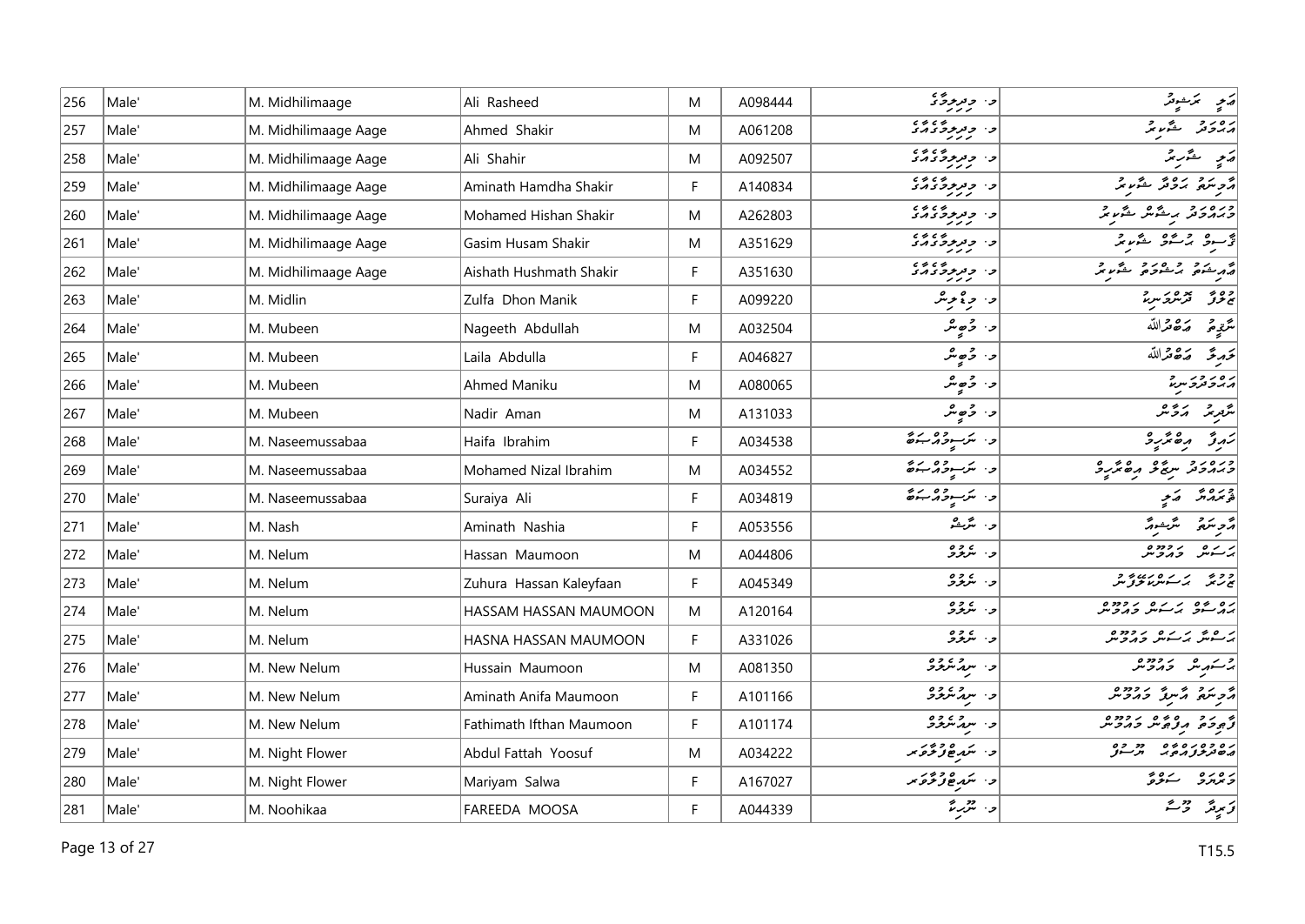| 282 | Male' | M. Noohikaa      | Hassan Hisham Mohamed             | M  | A120139 | ح المتورغ                               | يركس رئيص وره رو                                     |
|-----|-------|------------------|-----------------------------------|----|---------|-----------------------------------------|------------------------------------------------------|
| 283 | Male' | M. Ocean Way     | Khalid Mohamed                    | M  | A032442 | ح · هم شو عه عه                         | رحمو ورەرو                                           |
| 284 | Male' | M. Ocean Way     | Ahmed Unaish Khalid               | M  | A043145 | ح · گرشتگره می                          | رور و مرکز شهر شور                                   |
| 285 | Male' | M. Ocean Way     | Mohamed Hamdhan Khalid            | M  | A043146 | ح · هم شو عه عه                         | ورەر دەرە دەرە گېرد                                  |
| 286 | Male' | M. Oceanic Villa | Mohamed Hassan                    | M  | A036842 | د . م <sup>م</sup> شەمرى <i>نا و څ</i>  | ورەرو پەسەش                                          |
| 287 | Male' | M. Oceanic Villa | Ibrahim Arif                      | M  | A036845 | د . گەشكىبرى <i>نا <sub>ئ</sub>و</i> مۇ | رە ئۆر ئەيرۇ                                         |
| 288 | Male' | M. Orchid Villa  | Yasir Fathuhee                    | M  | A024539 | د. د کېږې وگړ                           | پر سربر زه <sub>ر</sub>                              |
| 289 | Male' | M. Orchid Villa  | Abdul Hakeem Ali                  | M  | A040162 | د ، دګرو وگړ                            | ره وه ر<br>په هنرمربر د<br>رځمني                     |
| 290 | Male' | M. Orchid Villa  | Mohamed Saleem                    | M  | A044723 | د ، دګرو وگړ                            | و ر ه ر و<br>تر پر تر تر<br>سەرد                     |
| 291 | Male' | M. Orchid Villa  | Ameema Ali                        | F  | A068539 | د ، دګرو وگړ                            | أرَدِ وَ أَمْرِ إِ                                   |
| 292 | Male' | M. Orchid Villa  | Aishath Shifleen                  | F  | A125187 | د. دې دې دې                             | وأرشكم سوري                                          |
| 293 | Male' | M. Orchid Villa  | Ismail Nasru                      | M  | A125285 | د. د کموړونو                            | ر عرد پو سرجانه                                      |
| 294 | Male' | M. Orchid Villa  | Aishath Sausan Mohamed            | F  | A132085 | د. د کمونو څو                           | ه مشور در در و دره د د<br>مهر شور سور سوسر وبر دولر  |
| 295 | Male' | M. Orchid Villa  | Mariyam Shaminy                   | F  | A141886 | د. د کموړونو                            | ره ره شوس<br>د عر مشوس                               |
| 296 | Male' | M. Orchid Villa  | Mariyam Shahamath Abdul<br>Hakeem | F. | A144441 | - ژموء <sub>مو</sub> مح                 | ג סגם הגדה גם כסגם<br>כמחבר שינכם, הסנק <i>בג</i> עב |
| 297 | Male' | M. Orchid Villa  | Nahidha Mohamed                   | F  | A325418 | د . د عود د گر                          | شریق وره دو                                          |
| 298 | Male' | M. Orchid Villa  | Aishath Shauraan Ibrahim          | F  | A340325 | د. دېمونومو                             | ړٌ د شکه څه تر شر ه ه تر پر د                        |
| 299 | Male' | M. Orchid Villa  | Fathimath Zeena                   | F  | A381934 | د. دې دود                               | ژَّبِودَهُ پِیْر                                     |
| 300 | Male' | M. Orchid Villa  | Amaanullah                        | M  | A386318 | د. د کېږې وگړ                           | مرځ بترالله                                          |
| 301 | Male' | M. Orchid Villa  | Mohamed Ziyan                     | M  | A388635 | د. د کمونه و ځ                          | ورەرو برگر                                           |
| 302 | Male' | M. Orchid Villa  | Mohamed Naish Ali                 | M  | A393328 | د. د کمونه و څ                          | وبرورو شربط كمو                                      |
| 303 | Male' | M. Orchid Villa  | Fathimath Naishaan Ali            | F  | A393329 | ە بۇرۇمۇ                                | تزود قو سمد شمر المر                                 |
| 304 | Male' | M. Orchid Villa  | Mohamed Zain                      | M  | A394492 | ه . د موء و ځه                          | כנסנכ בנית                                           |
| 305 | Male' | M. Pink Flower   | Hussain Mohamed Fulhu             | M  | A001112 | د· بویتر <i>مانو</i> څوکړ               | و در وره دووو<br>پرسکهرس وبرووترولا                  |
| 306 | Male' | M. Pink Flower   | Salma Hassan                      | F  | A036025 | و٠ ومردوووتر                            | شۇۋە بۇشەھ                                           |
|     |       |                  |                                   |    |         |                                         |                                                      |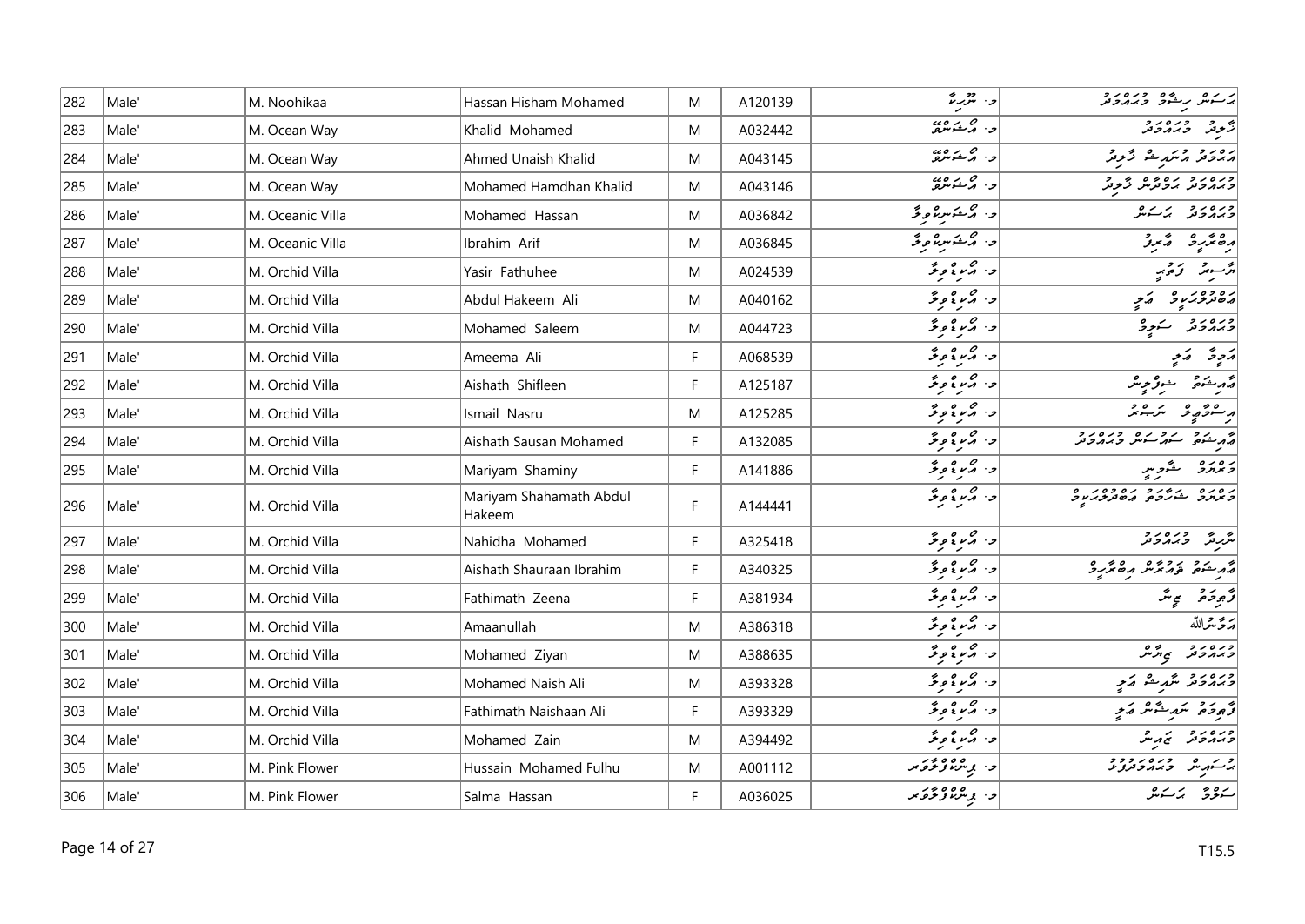| 307 | Male' | M. Pink Flower | Asma Hassan                 | F  | A036026 | <sub>ج</sub> . ب <sub>و</sub> مثر <i>موقوع پ</i> ر | پره څخه پر پر ټر                                     |
|-----|-------|----------------|-----------------------------|----|---------|----------------------------------------------------|------------------------------------------------------|
| 308 | Male' | M. Pink Flower | Fathimath Shenaalee Hussain | F  | A036027 | <sub>و</sub> . بومثر <i>وتوڅو</i> ير               | و موجود المستقريب بر مسكور مر                        |
| 309 | Male' | M. Pink Flower | Maleeha Shakir              | F. | A036028 | د· بویتر و ژوځوند                                  | كالمحافية المتحفظ المحمد                             |
| 310 | Male' | M. Pink Flower | Mohamed Munadi Hussain      | M  | A036031 | و. بومبرالوفروند                                   | ورەرو وگړ د کريد                                     |
| 311 | Male' | M. Pink Flower | Mariyam Siuna               | F  | A041761 | <sub>ج</sub> . ب <sub>و</sub> مثر <i>موقوع پ</i> ر | ويوره سورش                                           |
| 312 | Male' | M. Pink Flower | Ahmed Zahir Moosa           | M  | A059403 | و٠ ومردوووتر                                       | رەرد پەر دەپ                                         |
| 313 | Male' | M. Pink Flower | Aishath Ibna Majid          | F. | A064720 | وسير شريونونو تدريد                                | مەستىم مەھىر دەير                                    |
| 314 | Male' | M. Pink Flower | Fathmath Izuna Majid        | F  | A064759 | وسيرس وه و و بر                                    | توجوحو مقاشر ومحياته                                 |
| 315 | Male' | M. Pink Flower | Dr. Ibrahim Jaufar          | M  | A076039 | <sub>ج</sub> . ب <sub>و</sub> مثر <i>مؤونجون</i> د | ١٤ رەشرە دەر                                         |
| 316 | Male' | M. Pink Flower | Aishath Zaina Aboobakuru    | F  | A325058 | و· بوشر <i>وو وڅو</i> ند                           |                                                      |
| 317 | Male' | M. Pink Flower | Fathimath Shaba Ahmed       | F. | A333421 | <sub>ج</sub> . ب <sub>و</sub> مثر <i>ماؤڅون</i> مه | تح بر د ده بره بر د                                  |
| 318 | Male' | M. Pink Garden | Ibrahim Rasheed             | M  | A081676 | و. بویتر او کاموی مگر                              | رە ئرىر ئىن ئىشىر                                    |
| 319 | Male' | M. Pink Palace | Fathimath Thilaavath        | F  | A042279 | د· ب <sub>و</sub> مثر <i>م بوځ</i> ې               | تونه وتوه                                            |
| 320 | Male' | M. Pink Palace | Aishath Fariyal             | F  | A085112 | د. بر مرتد بر د ک                                  | مەر ئەق ئەيرىگە                                      |
| 321 | Male' | M. Pink Palace | Fathimath Malahath          | F  | A100049 | د· بړسمبر بوځې                                     | و رو رورو                                            |
| 322 | Male' | M. Pink Palace | Mohamed Musthaq             | M  | A100083 | د· برین بر بوت                                     | وره رو وه ده<br><i>وب</i> رمرتر و سو <sub>گر</sub> ی |
| 323 | Male' | M. Pink Palace | Ahmed Ashfaq                | M  | A313010 | د· ب <sub>و</sub> شر <sub>ىك ب</sub> ۇ ئۇس         | رەرد كەشۋە                                           |
| 324 | Male' | M. Raaz        | Rilwan Shareef              | M  | A049094 | و· مَحْرَمَ                                        | ىر شۇھەر سىمبرۇ                                      |
| 325 | Male' | M. Raaz        | Abdul Rahman Ali            | M  | A050409 | و· مُحَمَّع                                        | ره وه ره ده و کرم                                    |
| 326 | Male' | M. Raaz        | Ali Huzaim                  | M  | A050410 | و· مُحَرَّج                                        | أتمنح بمنجمز                                         |
| 327 | Male' | M. Raaz        | Ibrahim Shuhail             | M  | A050557 | و· مَحْرَمَ                                        | رەئرىرو شىرىرو                                       |
| 328 | Male' | M. Raaz        | Mohamed Naeem               | M  | A054562 | و٠ مگړي                                            | ورەرو ئەد                                            |
| 329 | Male' | M. Raaz        | Adam Zubair                 | M  | A054580 | و. مۇيج                                            | בנים בניה"ב                                          |
| 330 | Male' | M. Raaz        | Raziyya Abdul Rahman        | F  | A056072 | و· مُحَمَّع                                        | ر وه رووه روه و<br>برخور روه در برگر                 |
| 331 | Male' | M. Raaz        | Ahmed Fasah                 | M  | A079820 | و· مُحرِّمٍ                                        | رەرد ۋىش                                             |
| 332 | Male' | M. Raaz        | Ahmed Farish Naeem          | M  | A147819 | و . محرج                                           | أرور ومحريث تتهرى                                    |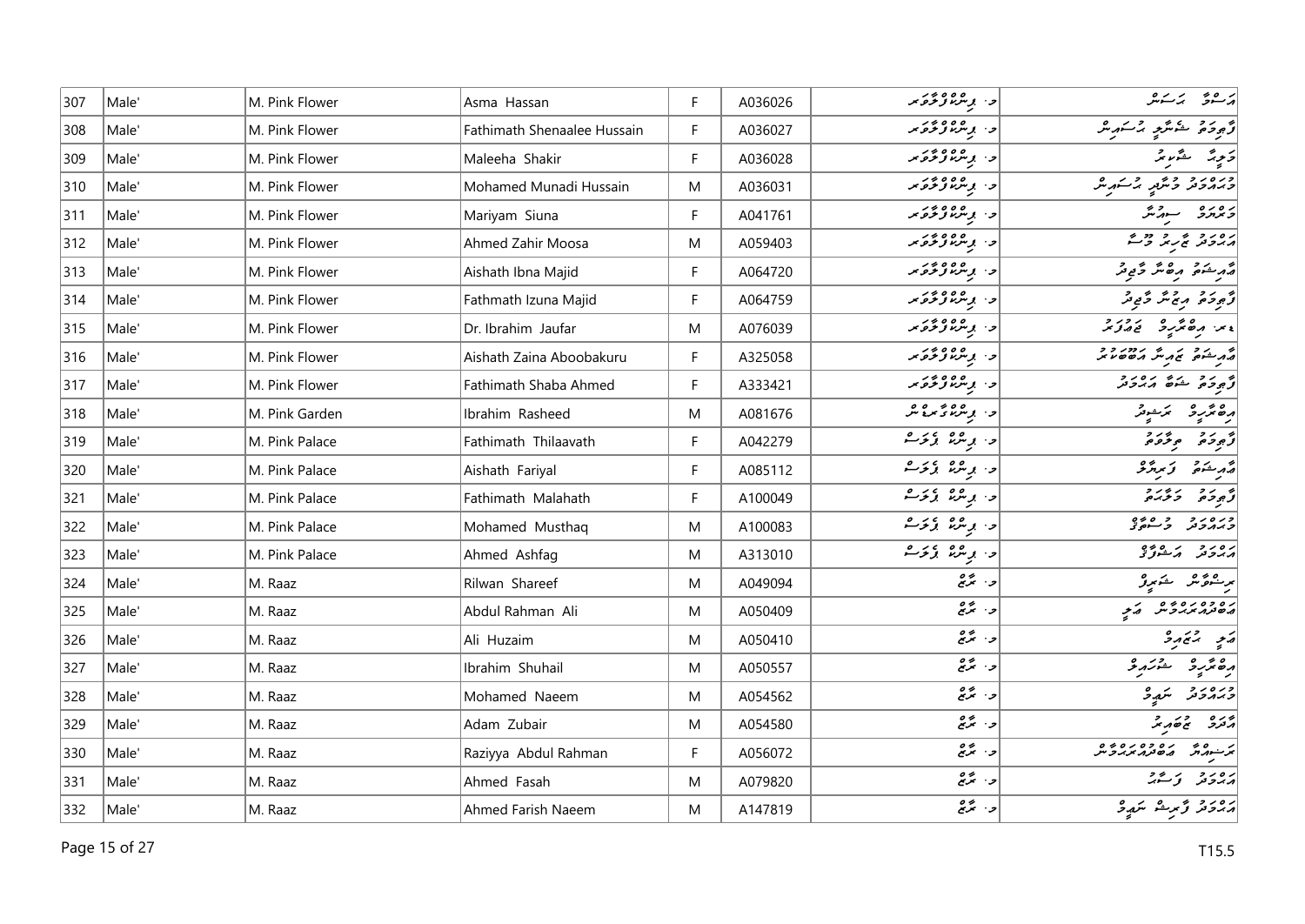| 333 | Male' | M. Raaz         | Ali Faril Naeem         | M           | A153952 | و٠ مُرْمَح                                | ړَ په رُسِوْ سَمِهِ وُ                   |
|-----|-------|-----------------|-------------------------|-------------|---------|-------------------------------------------|------------------------------------------|
| 334 | Male' | M. Raaz         | Ruhusha Mohamed Siraj   | F           | A162973 | و· مگريج                                  | 22 21017 مرور 24<br>بررشہ وبر دولہ سوئرج |
| 335 | Male' | M. Raaz         | Mohamed Zaidhoon Zubair | M           | A328700 | و· مگريم                                  | כנסנב מתמת בסתיב                         |
| 336 | Male' | M. Raaz         | Mohamed Shaim Fasah     | M           | A349747 | و٠ مُرْمَح                                | ورەرو خىرو زىگە                          |
| 337 | Male' | M. Red Coast    | Isthiyag Hussain        | M           | A039136 |                                           | وېشمو پژخ پر شکور شر                     |
| 338 | Male' | M. Roma         | Mohamed Nimal           | M           | A003993 | و . موڅ                                   | כנסנב תוכל                               |
| 339 | Male' | M. Roma         | Ibrahim Waheed          | M           | A050005 | و . موڅ                                   | وە ئۇرۇ بۇ بو                            |
| 340 | Male' | M. Roma         | Ali Rilwan              | ${\sf M}$   | A059395 | و . موڅ                                   | أەمو برخوش                               |
| 341 | Male' | M. Roma         | Mariyam Saila Mohamed   | F           | A067603 | و· مُحرَّحَ                               | ן פיני הניי בגם גב                       |
| 342 | Male' | M. Roma         | MOHAMED MISH-AL RILWAN  | M           | A165636 | و بمرد                                    | ورەرو دېشھۇ برىنىۋىر                     |
| 343 | Male' | M. Rose Waadhee | Ali Ashraf              | M           | A059697 | ح · محر شورة مو                           | أقدمتها المتشامرة                        |
| 344 | Male' | M. Rose Waadhee | Moomina Ali             | F           | A072515 | ر موسیقی میں<br>حسنہ میں مش <i>مو</i> کیں | ودويتر المتو                             |
| 345 | Male' | M. Rose Waadhee | Fathimath Hamdiyya      | $\mathsf F$ | A075025 | د ، برگوگور                               | توجدة رومورة                             |
| 346 | Male' | M. Rose Waadhee | Aishath Amna Hameed     | $\mathsf F$ | A075564 | و· گرمىقوپر                               | و مشور ده و بر د د                       |
| 347 | Male' | M. Rose Waadhee | Aminath Shahama Shafiu  | F           | A147773 | <mark>و، ئۇسقۇ</mark> بېر                 | أأدوبتهم كمشركز كالموار                  |
| 348 | Male' | M. Rose Waadhee | Mariyam Hassan          | F           | A216031 | ر <i>می شو قو</i> ر                       | دەرە بەسەر                               |
| 349 | Male' | M. Rose Waadhee | Mohamed Aban Hameed     | M           | A331816 | ح . محر شور تور<br>ح . محر شور تور        | ورەرو رەھ كەچ                            |
| 350 | Male' | M. Rose Waadhee | Mariyam Rauha Ashraf    | F           | A337838 | - می صوّمو                                | ر ۲۵ د ۲۵ د ۲۵ د و                       |
| 351 | Male' | M. Sarumaage    | Ahmed Ali               | M           | A011603 | وستعروه                                   | أروئ وكمي                                |
| 352 | Male' | M. Sarumaage    | Ahmed Fayaz             | ${\sf M}$   | A027049 | و، سەپروى                                 | برەر دېگر ش                              |
| 353 | Male' | M. Sarumaage    | Ali Fayaz               | M           | A044054 | و، سەپروى                                 | أەرىب ئەترىشى                            |
| 354 | Male' | M. Sarumaage    | Hassan Ali              | M           | A051103 | و، سەپروى                                 | يز کشهر اور کمینی که در                  |
| 355 | Male' | M. Sarumaage    | Hassan Fayaz            | ${\sf M}$   | A056954 | وستمترون                                  | برسەش بۇرۇشە                             |
| 356 | Male' | M. Sarumaage    | Aishath Milna           | F           | A056955 | و، سەپروى                                 | أقهر يشكفوا الترافيش                     |
| 357 | Male' | M. Sarumaage    | Hussain Fayaz           | M           | A056957 | ر روه و                                   | جر شهر مگر تو تر تر شهر به               |
| 358 | Male' | M. Sarumaage    | Sakeena Yoosuf          | F           | A061099 | و، ستهروی                                 | سەر مەھر جەھ                             |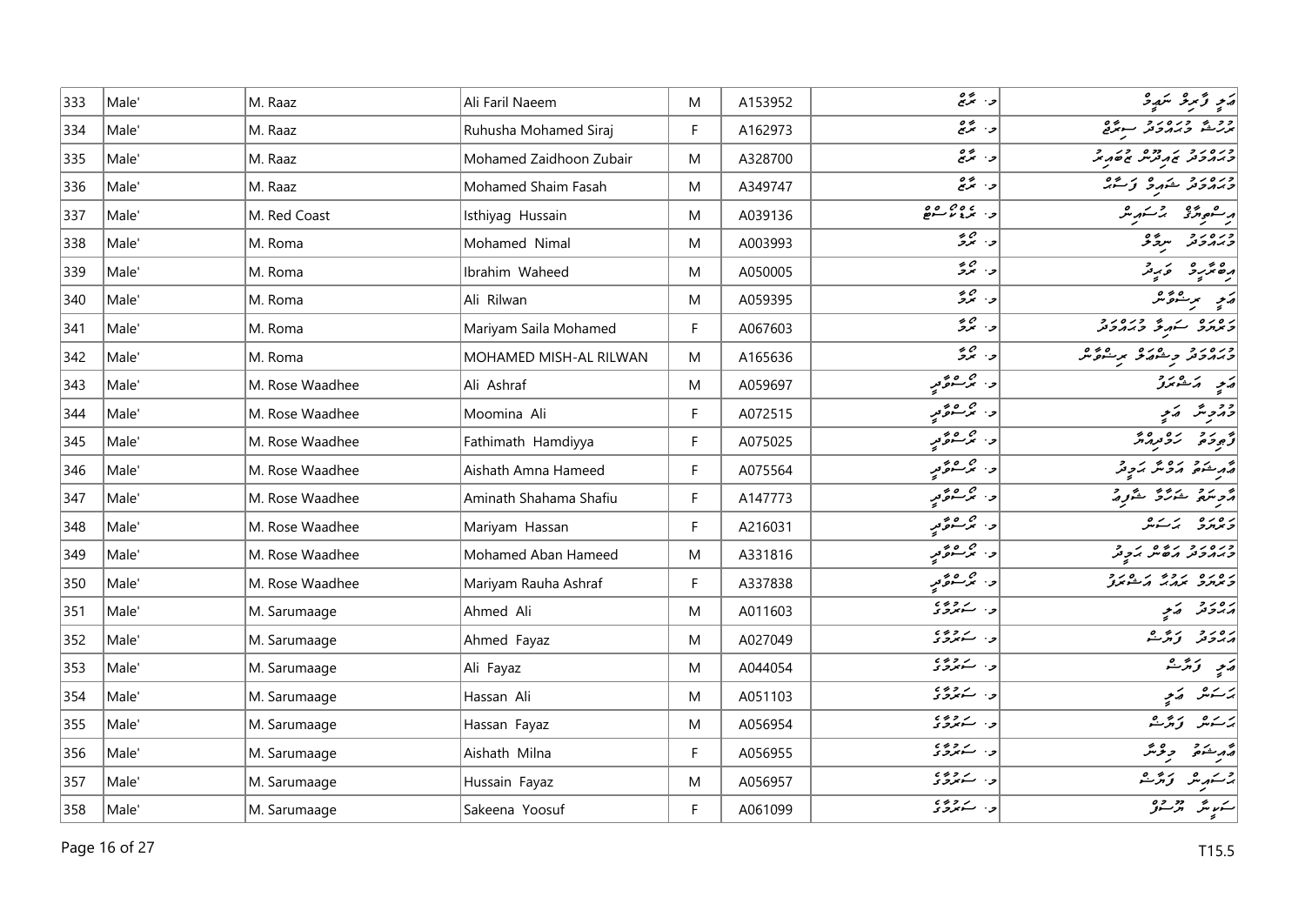| 359 | Male' | M. Sarumaage      | Mohamed Rilwan Ali        | M           | A078243 | ا د ، سنهروی                            | ورەرو برخۇش كەي                                                      |
|-----|-------|-------------------|---------------------------|-------------|---------|-----------------------------------------|----------------------------------------------------------------------|
| 360 | Male' | M. Sarumaage      | Fathimath Rabia           | F           | A078333 | و، سەپروى                               | $rac{2}{2}$                                                          |
| 361 | Male' | M. Sarumaage      | Ibrahim Fayaz             | M           | A115574 | وستمونون                                |                                                                      |
| 362 | Male' | M. Sarumaage      | Ahmed Rufwaan Ali         | M           | A150417 | و، سەپروى                               | גפגב בפייב ביב                                                       |
| 363 | Male' | M. Sarumaage      | Aminath Rishfa            | $\mathsf F$ | A150459 | و، سەپروى                               | أأدمره الرشوش                                                        |
| 364 | Male' | M. Sarumaage      | Mohamed Farish Faheem     | M           | A334600 | و، سەپروى                               | ورورو ومرعا ورو                                                      |
| 365 | Male' | M. Schooner       | Fathimath Firasha         | F           | A040446 | و. سەملەتكەر                            | قرموخو وبتشة                                                         |
| 366 | Male' | M. Schooner       | Hawwa Zifasha             | F           | A040447 | و. مسور تعریبه                          | يەھۇر سى قەشقە                                                       |
| 367 | Male' | M. Schooner       | Ibrahim Saleem            | M           | A042635 | و. سەملەتكەر                            |                                                                      |
| 368 | Male' | M. Schooner       | Aishath Ifasha            | F           | A056513 | و. سەملەتكەر                            | و<br>مەرخىسى مەركىگە                                                 |
| 369 | Male' | M. Schooner       | Ali Mishan Ibrahim Saleem | M           | A121051 | و. سەر تەرىر                            | ړنو وېشمر ده ټرو خوو                                                 |
| 370 | Male' | M. Shafaa         | Mohamed Shafihu Ahmed     | M           | A123642 | و. شەۋ                                  | ورەرو ئۇرق مەدو                                                      |
| 371 | Male' | M. Shafaa         | Ahmed Rameez              | M           | A126549 | و. خۇگ                                  | رەر ئەرچ                                                             |
| 372 | Male' | M. Shafaa         | Ibrahim Shahud Ahmed      | M           | A147896 | ر. خۇگر                                 | ره بورو مشرد و ره رو<br>ده بورو مشررته مدروته                        |
| 373 | Male' | M. Shafaa         | AMINATH SHAMRA AHMED      | F           | A147897 | و. شەۋ                                  | ح کم شور ده در در د                                                  |
| 374 | Male' | M. Shariu Vaadhee | Hussain Siyah Ramzee      | M           | A000024 | ح · ستٌمره وَ تو ٍ                      | جا مر المر المركز المرومي<br>10 مر المركز المرومي<br>10 مركز المرومي |
| 375 | Male' | M. Shariu Vaadhee | Asran Ramzy               | F           | A000151 | و٠ شگېره وگړ<br>د                       |                                                                      |
| 376 | Male' | M. Shariu Vaadhee | Husna Hussain             | E           | A000152 | و شمره و و                              | جەشق برسىم يىر                                                       |
| 377 | Male' | M. Shariu Vaadhee | Akram Ramzy               | M           | A000153 | <sub>و</sub> . شٌمورة وَ <sub>ورِ</sub> | رديره بروې                                                           |
| 378 | Male' | M. Shariu Vaadhee | Mohamed Samah Ramzee      | M           | A000154 | و٠ شگېره <i>وگړ</i>                     | ورەر د بروه ره<br>دېرمرونر سوچر بروې                                 |
| 379 | Male' | M. Shariu Vaadhee | Ali Shiman Ramzee         | M           | A027500 | و شگر ده وگر                            | ړَر ِ شردَّ پر بردې پا                                               |
| 380 | Male' | M. Shariu Vaadhee | Aishath Zeeshan Ramzee    | $\mathsf F$ | A080246 | ر . ڪُنڊرگوگر                           | وأرشكن بإستكس بروني                                                  |
| 381 | Male' | M. Shariu Vaadhee | Ahmed Shamin Ramzy        | M           | A099162 | <sub>و</sub> . شُمورة وَ <sub>فرِ</sub> | رەرد ئۇچىر برۇپ                                                      |
| 382 | Male' | M. Shariu Vaadhee | Anan Amjad                | M           | A159905 | و٠ شٌم <i>ورو وٌ</i> تو ٍ               | ە ئىگە ئىس ئەرەبىر ئە                                                |
| 383 | Male' | M. Shariu Vaadhee | Amani Akram Ramzy         | F           | A332001 | و٠ شَمَعِرهُ قَرْمٍ                     | גלית ג'ילג'ם "גם ק                                                   |
| 384 | Male' | M. Shariu Vaadhee | Ziyan Amjad               | M           | A358434 | و٠ شٌمره وګړ<br>د                       | پر پڑ سر کر تر ہے تر                                                 |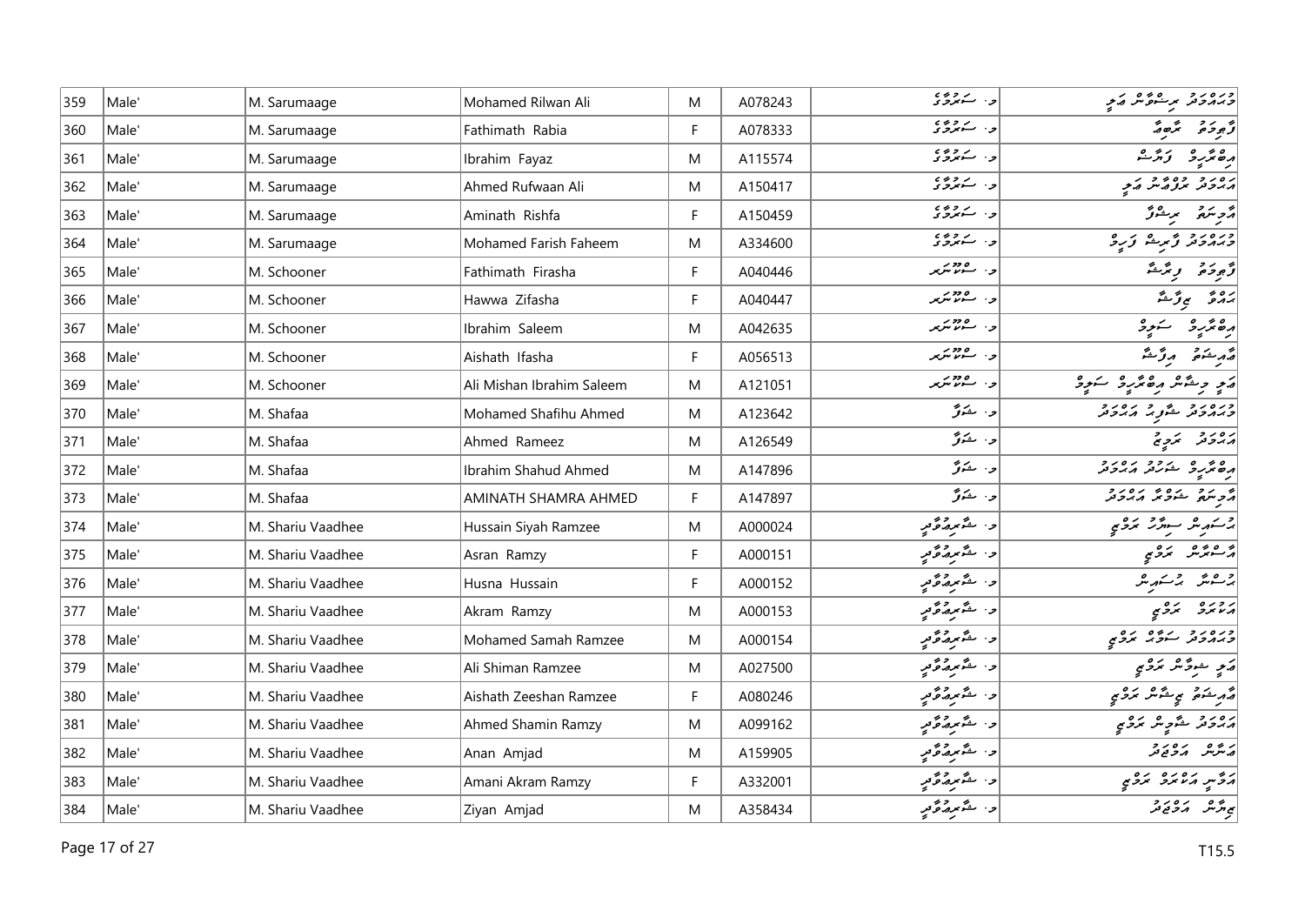| 385 | Male' | M. Shuaib Aabaadhu | Ismail Iman Rasheed      | M           | A120605 |                                 |                                         |
|-----|-------|--------------------|--------------------------|-------------|---------|---------------------------------|-----------------------------------------|
| 386 | Male' | M. Shuaib Aabaadhu | Waheeda Ibrahim          | F           | A120715 |                                 | وببقر مرەنجرىرى                         |
| 387 | Male' | M. Shuaib Aabaadhu | Aminath Ilhan Rasheed    | F           | A122259 | -- הבתקסת <i>ס</i> ת            | أأوسم أروشكر للمسور                     |
| 388 | Male' | M. Shuaib Aabaadhu | Sofeenaaz                | F           | A124098 |                                 | ىبۇر ئىرچ                               |
| 389 | Male' | M. Shuaib Aabaadhu | Mohamed Amaan lan        | M           | A166488 | כי היינגר כללכ                  | כנסגב גם המס<br>בגתכת הכית ההית         |
| 390 | Male' | M. Shuaib Aabaadhu | Mohamed Anas             | M           | A167045 | כי הממקסמים <sub>בר</sub>       | ورەرو پەترىش                            |
| 391 | Male' | M. Shuaib Aabaadhu | Aishath Rasheeda Ibrahim | $\mathsf F$ | A217455 | כ בין המקסת <i>ס</i> ת          | وأرشكني ترشوش وكالررد                   |
| 392 | Male' | M. Shuaib Aabaadhu | Shuaib Ahmed             | M           | A285444 |                                 | شمهره برورد                             |
| 393 | Male' | M. Shuaib Aabaadhu | Arash Adam Naseer        | M           | A347036 | כ להאת <i>ס</i> אפי             | أرشى محره مرجع                          |
| 394 | Male' | M. Shuaib Aabaadhu | Enas Adam Naseer         | F           | A349205 | -- הבתקסת <i>ס</i> ת            | أريثر شام الأثرو الترسوير               |
| 395 | Male' | M. Shuaib Aabaadhu | Mohamed Shinaan          | M           | A363804 |                                 | <br>  <i>ويرووند جومره</i>              |
| 396 | Male' | M. Sun Beam        | Adheel Ismail            | M           | A027803 | د. سەئىر يەم                    | پَهِ دِهْ مِنْ پِهِ دِهِ دِ             |
| 397 | Male' | M. Sun Beam        | Nadira Ismail            | $\mathsf F$ | A042239 | د. سەشھۇ                        | تربر بر شرقه و                          |
| 398 | Male' | M. Sun Beam        | Adley Ismail             | M           | A055377 | د. سەئىر يەۋ                    | ړو په دڅوړو                             |
| 399 | Male' | M. Sun Beam        | Hawwa Ismail Didi        | F           | A055458 | د. سەشھۇ                        | روء رے ویور                             |
| 400 | Male' | M. Sun Beam        | Mohamed Jazlaan Adley    | M           | A333068 | د. سەشھۇ                        | ورەر دېرە بول كەنگە                     |
| 401 | Male' | M. Sun Shade       | AISHATH LATHEEFA         | F           | A037154 | د. ڪرمرينو ۾                    | أأمر شكافها المحجور                     |
| 402 | Male' | M. Sun Shade       | Mohamed Afrah Umar       | M           | A037155 | ى سەھرىيىق                      | כנסג כ גםגם "כג"ב<br>בגמבת "מציגה "מכינ |
| 403 | Male' | M. Sun Shade       | ABDULLA MAHIR            | M           | A060775 | د . سەھرىيىق                    | برە دالله ځریمه                         |
| 404 | Male' | M. Sun Shade       | Ismail Amrah Umar        | M           | A099215 | د. ڪشرڪ ۽                       |                                         |
| 405 | Male' | M. Sun Shade       | Hassan Maanih Umar       | M           | A160332 | و. سەھرىيىق                     |                                         |
| 406 | Male' | M. Symphonic Oasis | Fathmath Soba            | F           | A042053 | د. سوشریع می سوشه               | أوجود بره                               |
| 407 | Male' | M. Tharivilaage    | Ahmed Mohamed            | M           | A057142 | و· <sub>م</sub> ې <i>پروڅ</i> ر | پرور و<br>و ره ر و<br>تر <i>د د</i> تر  |
| 408 | Male' | M. Tharivilaage    | Mohamed Husham           | M           | A061437 | و· <sub>م</sub> ې پروڅو         | ورەر دېمبرو<br>دىرمەتر بەشۇر            |
| 409 | Male' | M. Tharivilaage    | Aishath Ahmed            | F           | A061438 | و· <sub>م</sub> ې <i>پروڅ</i> ر | مەرشۇم مەردىر                           |
| 410 | Male' | M. Tharivilaage    | Hussain Ahmed            | M           | A061439 | و· <sub>م</sub> ې پروڅو         | بر شهر شهر از بر در د                   |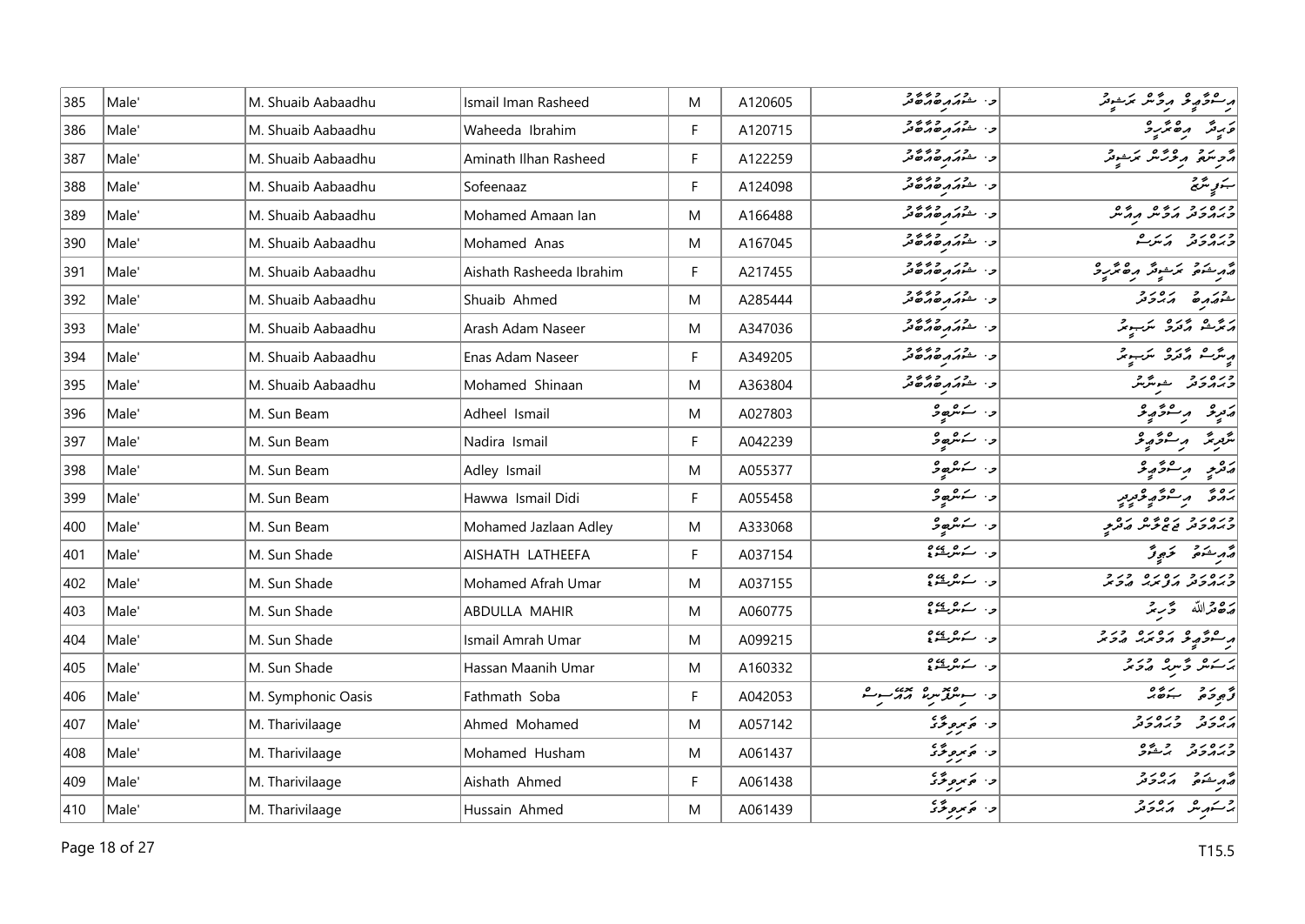| 411 | Male' | M. Tharivilaage | Fathimath Ahmed        | F         | A061440 | و٠ ٷؠروڻري                                                         | و بالمحمد المستحقر                                 |
|-----|-------|-----------------|------------------------|-----------|---------|--------------------------------------------------------------------|----------------------------------------------------|
| 412 | Male' | M. Tharivilaage | Eenas Ahmed            | F         | A331581 | و· ئەپروگۇي                                                        | أمريش مرادر ورو                                    |
| 413 | Male' | M. Tharivilaage | Aminath Sawsan Ahmed   | F         | A337915 | و· <sub>م</sub> وسر و و د د                                        | أو برو دره دره بروبرد                              |
| 414 | Male' | M. Veli         | Najeeba Rasheed        | F         | A039137 | ا په تخو                                                           | سَرْمٍ فَلَا سَمَ سَنِيمٍ مِنْ                     |
| 415 | Male' | M. Veli         | Reema Hussain          | F         | A039138 | احا نحمو                                                           | برق بر شهر شر                                      |
| 416 | Male' | M. Veli         | Janaanu Athif Naseer   | F         | A338412 | و· قرم                                                             | ئے مگرمز کھولا امریکو مگر                          |
| 417 | Male' | M. Veliferam    | Asima Hussain          | F         | A033855 | و· ۇمۇترىگە                                                        | ۇجۇ باشمەش                                         |
| 418 | Male' | M. Veliferam    | Adhuham Ahmed Jaleel   | ${\sf M}$ | A044315 | والمحجوة ترقر                                                      | ر وره ره رو د په د                                 |
| 419 | Male' | M. Veliferam    | AHSAN AHMED JALEEL     | M         | A044327 | و· ۇمۇترگە                                                         | ده کره درود تارو                                   |
| 420 | Male' | M. Voyage       | Aishath Anusha Saleem  | F         | A078001 | بر بردن ه<br>بر با به دور بع                                       | أقهر يشمع أما مرشق الشهود                          |
| 421 | Male' | M. Voyage       | Aminath Inasha Saleem  | F         | A103563 | ر مورده<br>د و درو                                                 | أأدوسهم وبترك سكود                                 |
| 422 | Male' | M. West End     | Yoosuf Adam            | M         | A000043 |                                                                    | دد وه په دره<br>درسونو پرترو                       |
| 423 | Male' | M. West End     | Muznee Mohamed         | M         | A050513 | ه وه وه وه وه                                                      | وه وره دو<br>حي سٍ وبرموس                          |
| 424 | Male' | M. West End     | Mizna Mohamed          | F         | A050514 | ے مصرورہ میں<br>ح                                                  | د ده دره د د                                       |
| 425 | Male' | M. West End     | Dr. Muzayyan Mohamed   | M         | A050576 | و و عروه و وه                                                      | צעי כאמתיית בממכת                                  |
| 426 | Male' | M. West End     | Mazin Mohamed          | M         | A050577 | $\overset{\circ}{\mathcal{E}}$ ر. خ $\overset{\circ}{\mathcal{E}}$ | و دره دره در                                       |
| 427 | Male' | M. Wood Pecker  | Mohamed Arumeen        | M         | A000230 | و ۱ وه ی در<br>و ۱ و ٤ بورتم بو                                    | ورەرو روپر                                         |
| 428 | Male' | M. Wood Pecker  | Mariyam Shihaana       | F         | A059255 | و ، وه ، د تا بر                                                   | دیرمرد مسرشتر                                      |
| 429 | Male' | M. Wood Pecker  | Aminath Shaheen        | F         | A079195 | و، وەي ئەر                                                         | ىش <i>تەر بىر</i><br>لمجمعه سنعو                   |
| 430 | Male' | M. Wood Pecker  | Mohamed Abdulla        | M         | A079196 | د ۱۶۵۶ و.<br>د گرونو کم                                            | وره رو ده دالله                                    |
| 431 | Male' | M. Wood Pecker  | Fathmath Yumna         | F         | A218224 | و ۱ وه ی در<br>و ۱ و ٤ بورتم بو                                    | أوجوحه الرحاشر                                     |
| 432 | Male' | M. Wood Pecker  | Zimna Shaukath         | F         | A222829 | و ۱ وه ی در<br>و ۱ و ٤ بون بر                                      | فروش شهريره                                        |
| 433 | Male' | M. Wood Pecker  | Zifna Shaukath         | F         | A351559 | و ، وه ، د تا بر                                                   | ى ئۇنىڭر شەھرىمىتى ئ                               |
| 434 | Male' | M. Wood Pecker  | Fathimath Noor Mohamed | F         | A351879 | و ۱ وه ی در<br>و ۱ و ٤ بون بر                                      | י ג כ חב כגם גב<br>צ'ופרים יינו <i>ג בג</i> יינדינ |
| 435 | Male' | M. Yaagoothuge  | Mohamed Atho Ali       | M         | A042522 | ני 1979<br>תי תצם צ                                                |                                                    |
| 436 | Male' | M. Yaagoothuge  | LAILA ALI              | F         | A046468 | ه دو د د د<br>د ۰ مرد می د                                         | لخهرقخ الأمج                                       |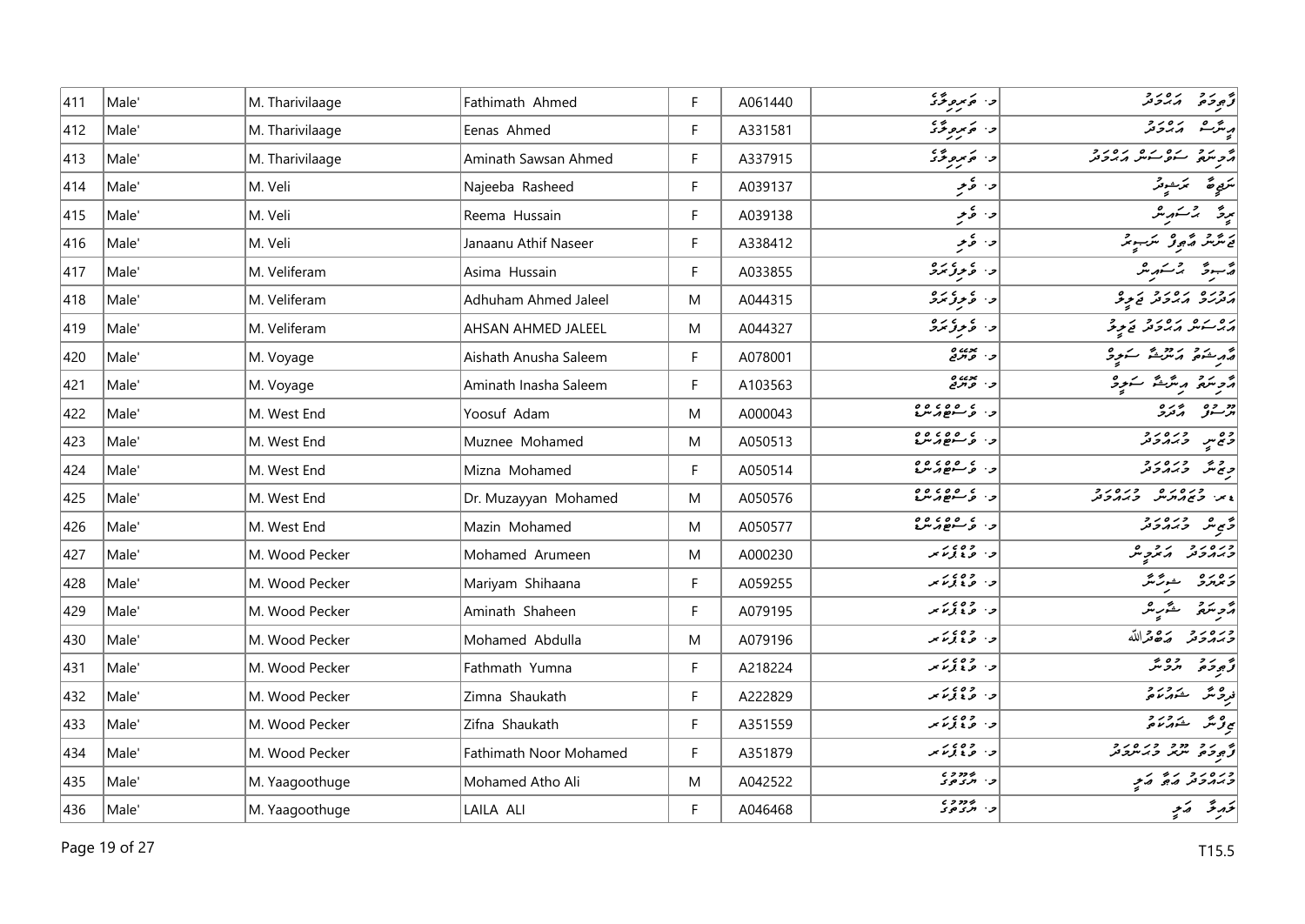| 437 | Male'          | M. Yaagoothuge | Hafsa Moosa         |   | A055023 | 17776<br>3937 - 7              | پرویے<br>ديسته                                 |
|-----|----------------|----------------|---------------------|---|---------|--------------------------------|------------------------------------------------|
| 438 | Male'          | M. Yaagoothuge | Shamla Ali          |   | A055856 | 0.2226<br>∣خ∙ بڑی می ی         | شۇقۇ<br>رزو                                    |
| 439 | Male'          | M. Yaagoothuge | Shahla Ali          |   | A055857 | 0.2226<br>ح <i>ا الري مي ي</i> | خەرى<br>ەتىر                                   |
| 440 | Male'          | M. Yaagoothuge | Ahmed Alau Ali      | M | A057574 | 0.2226<br>ح• مری می ی          | د ه د د و د د د                                |
| 441 | Male'          | M. Yaagoothuge | Meera Laila Nasheed |   | A149147 | 0.2226<br>ح• مرد می د          | وِ بَدَّ نَرَ مِرْ شَرْسُونْدُ                 |
| 442 | Male'          | M. Yaagoothuge | Zaya Laila Nasheed  |   | A149148 | 6.2226<br>ح <i>ا الري مي ي</i> | أتجاثر كرما كل الكربشوقر                       |
| 443 | Male'          | M. Yaagoothuge | Aishath Zeyba Atho  |   | A326412 | 0.2226<br>ح <i>ا الري مي ي</i> | $6 - 24 = 2 - 12$                              |
| 444 | Male'          | M. Yellow Sea  | Mariyam Ali         |   | A038973 | د به پړې                       | پر ه پر ه<br>در و                              |
| 445 | Male'          | M. Yellow Sea  | Mohamed Hassan      | M | A051814 | د پر عرصبه                     | <i>د بر ه ب</i> ر و<br>  <del>ز</del> بر بر تر |
| 446 | <i>I</i> Male' | M. Yellow Sea  | Ahmed Zahid Hassan  | M | A131877 | ى پەرتىپ                       | پروتر نگریه تر کشکر                            |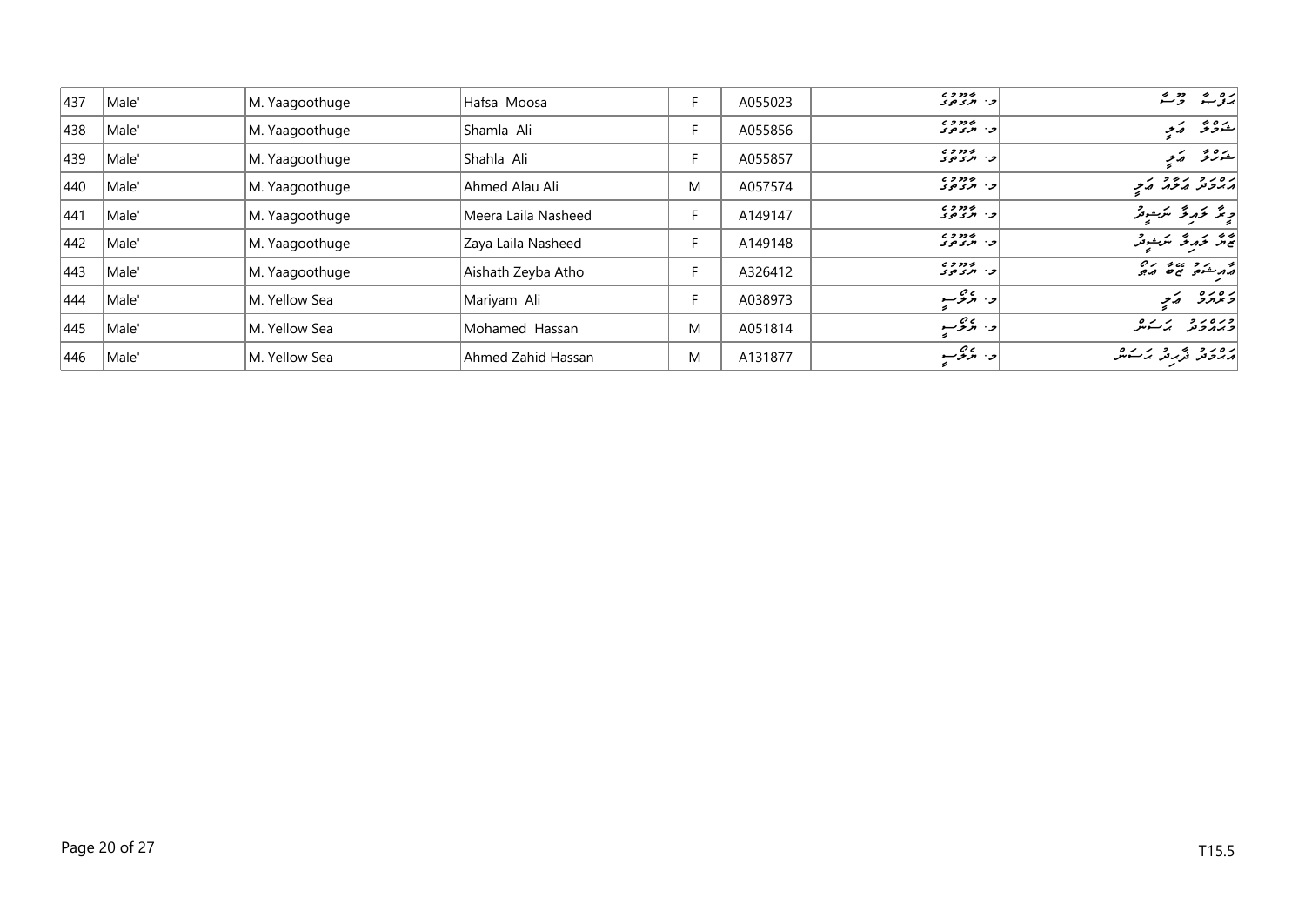## *w7qAn8m?sCw7mRo>u;wEw7mRw;sBo<*

| ' مرمر | 'يئرىثر: |
|--------|----------|
|        |          |
|        |          |
|        |          |

## *w7q9r@w7m>sCw7qHtFoFw7s;mAm=q7w7qHtFoFw7s;*

| يئرمىش: | $^{\circ}$<br>. سر سر<br>$\cdot$ | $\circ$ $\sim$<br>-- | يئرمثر |
|---------|----------------------------------|----------------------|--------|
|         |                                  |                      |        |
|         |                                  |                      |        |
|         |                                  |                      |        |

| انترنثر: | $^{\circ}$ | يبرهر | $^{\circ}$<br>سرسر |
|----------|------------|-------|--------------------|
|          |            |       |                    |
|          |            |       |                    |
|          |            |       |                    |

| ىرتىر: | 。<br>سر سر | .,<br>مرسر |
|--------|------------|------------|
|        |            |            |
|        |            |            |
|        |            |            |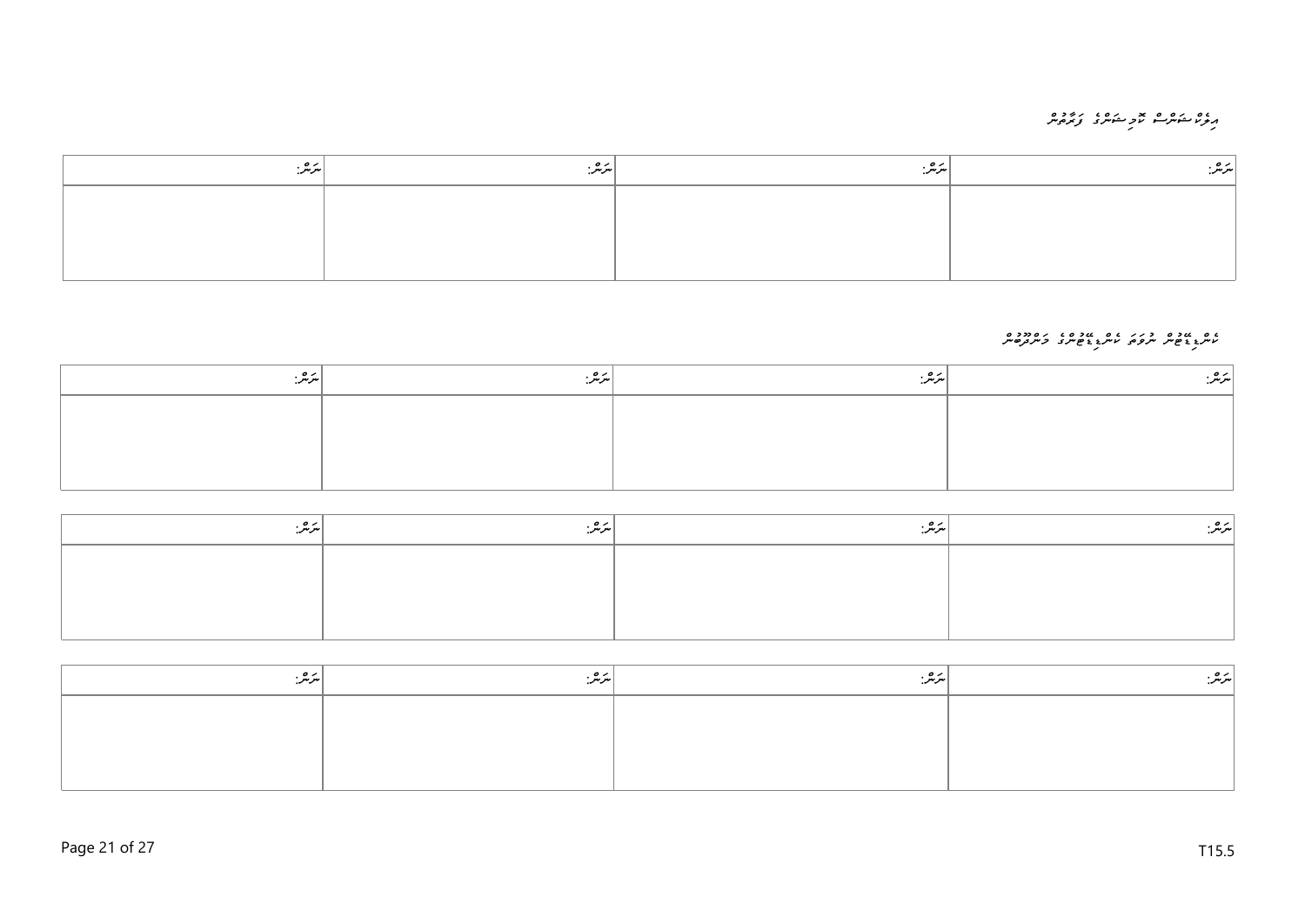| يره. | ο. | ا ير ه |  |
|------|----|--------|--|
|      |    |        |  |
|      |    |        |  |
|      |    |        |  |

| <sup>.</sup> سرسر. |  |
|--------------------|--|
|                    |  |
|                    |  |
|                    |  |

| ىئرىتر. | $\sim$ | ا بر هه. | لىرىش |
|---------|--------|----------|-------|
|         |        |          |       |
|         |        |          |       |
|         |        |          |       |

| 。<br>مرس. | $\overline{\phantom{a}}$<br>مر سر | يتريثر |
|-----------|-----------------------------------|--------|
|           |                                   |        |
|           |                                   |        |
|           |                                   |        |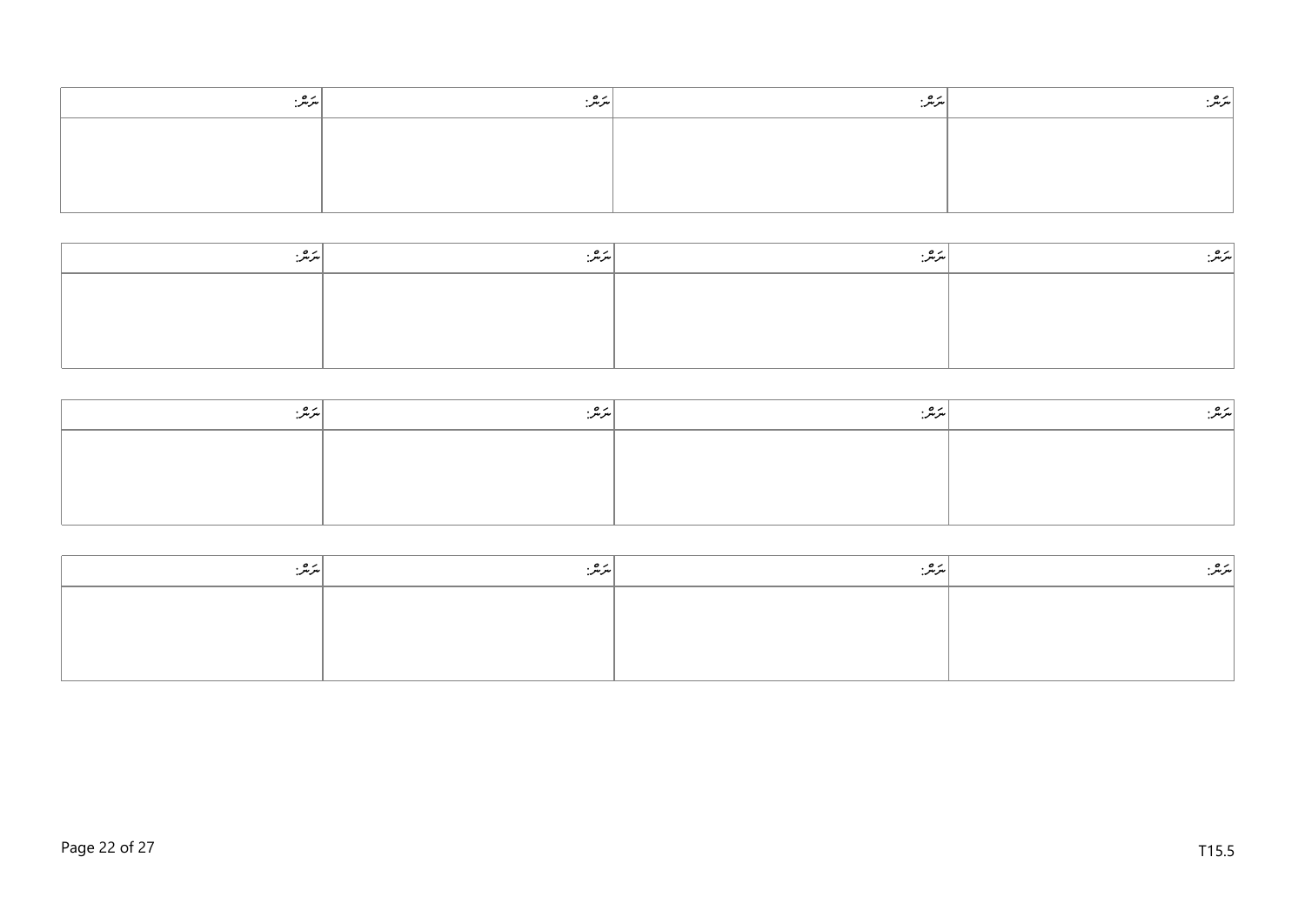| ير هو . | $\overline{\phantom{a}}$ | يرمر | اير هنه. |
|---------|--------------------------|------|----------|
|         |                          |      |          |
|         |                          |      |          |
|         |                          |      |          |

| ىر تىر: | $\circ$ $\sim$<br>" سرسر . | يترمير | o . |
|---------|----------------------------|--------|-----|
|         |                            |        |     |
|         |                            |        |     |
|         |                            |        |     |

| الترنثر: | ' مرتكز: | الترنثر: | .,<br>سرسر. |
|----------|----------|----------|-------------|
|          |          |          |             |
|          |          |          |             |
|          |          |          |             |

|  | . ه |
|--|-----|
|  |     |
|  |     |
|  |     |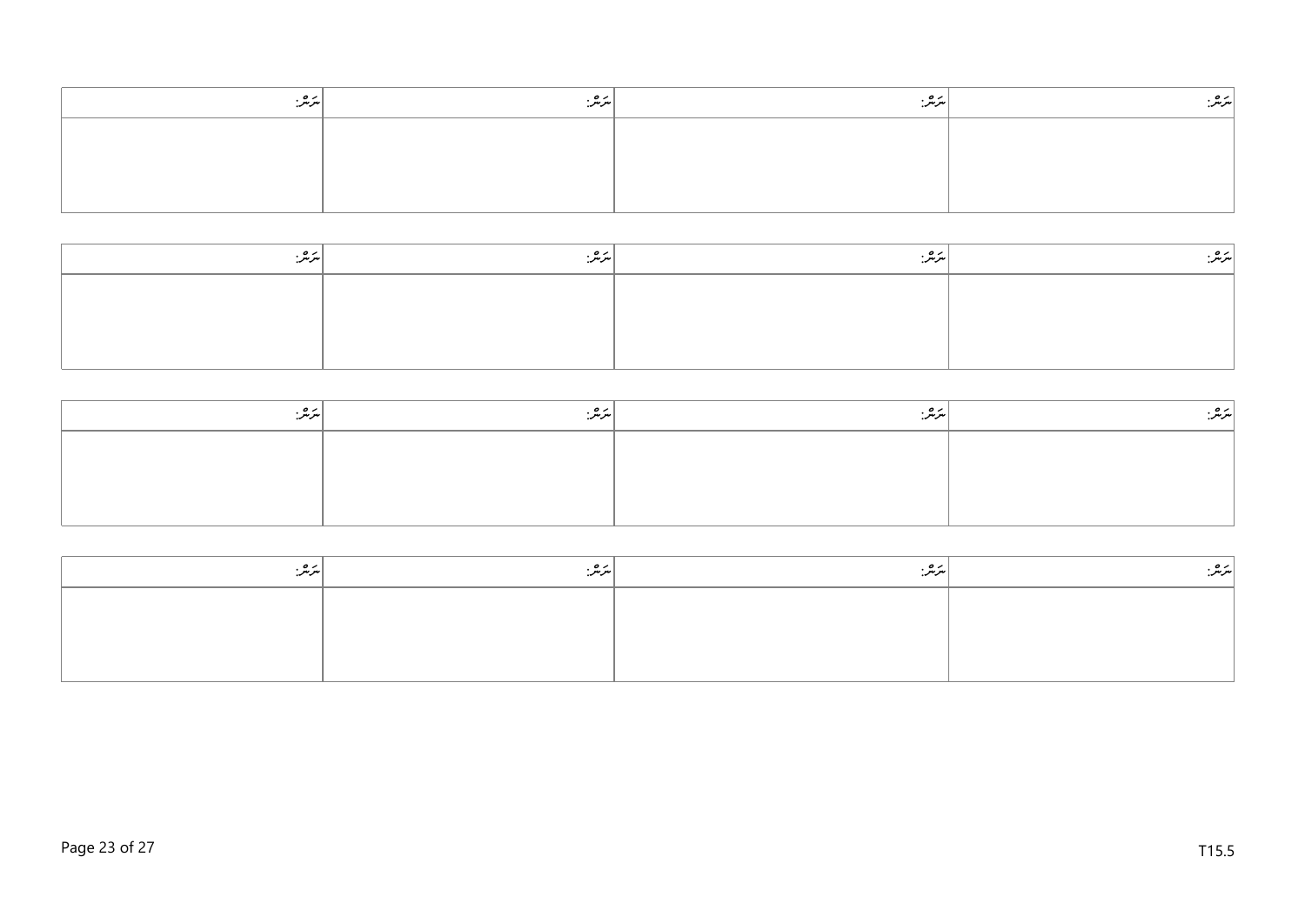| ير هو . | $\overline{\phantom{a}}$ | يرمر | اير هنه. |
|---------|--------------------------|------|----------|
|         |                          |      |          |
|         |                          |      |          |
|         |                          |      |          |

| ئىرتىر: | $\sim$<br>ا سرسر . | يئرمثر | o . |
|---------|--------------------|--------|-----|
|         |                    |        |     |
|         |                    |        |     |
|         |                    |        |     |

| الترنثر: | ' مرتكز: | الترنثر: | .,<br>سرسر. |
|----------|----------|----------|-------------|
|          |          |          |             |
|          |          |          |             |
|          |          |          |             |

|  | . ه |
|--|-----|
|  |     |
|  |     |
|  |     |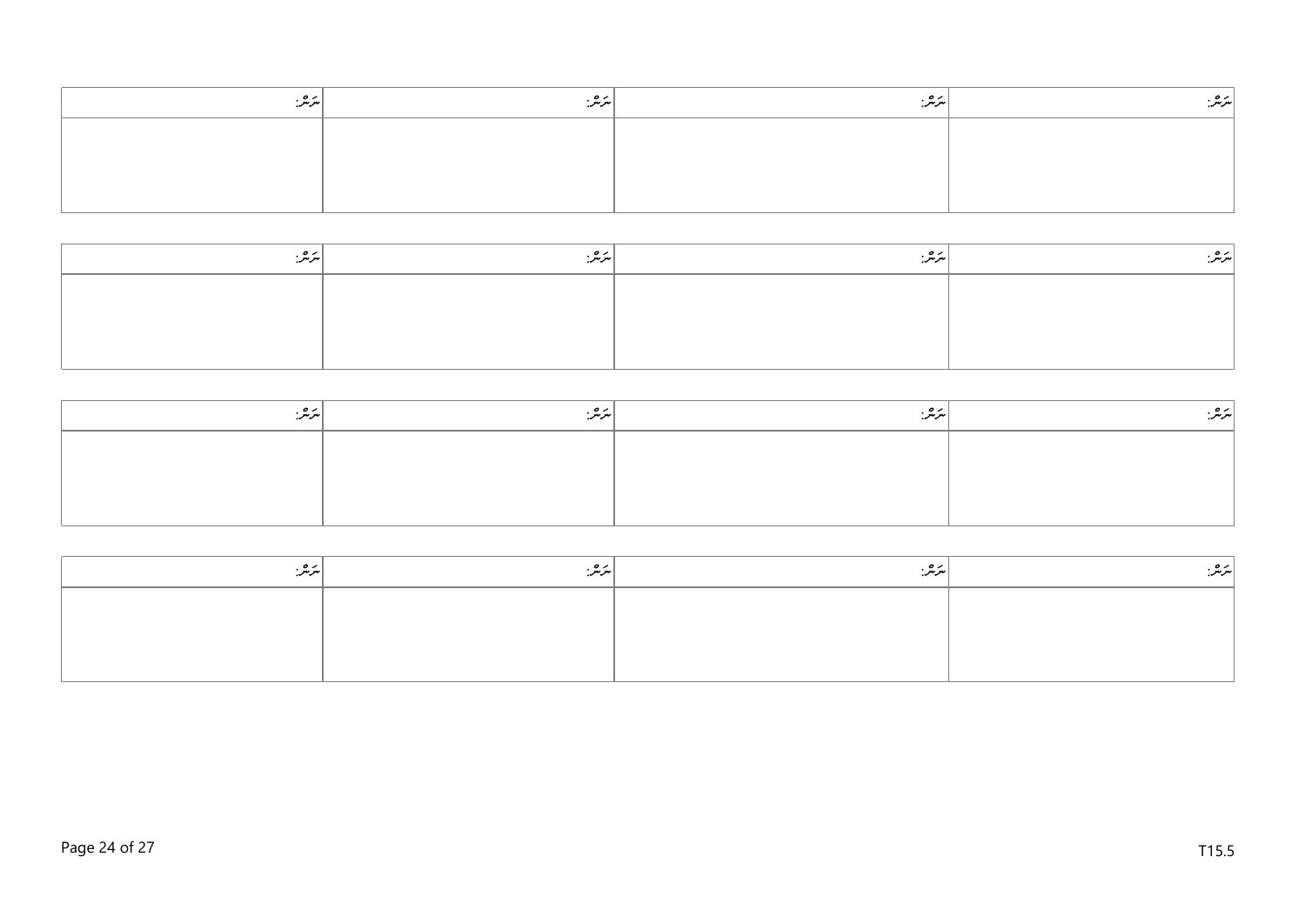| $\cdot$ | ο. | $\frac{\circ}{\cdot}$ | $\sim$<br>سرسر |
|---------|----|-----------------------|----------------|
|         |    |                       |                |
|         |    |                       |                |
|         |    |                       |                |

| ايرعر: | ر ه<br>. . |  |
|--------|------------|--|
|        |            |  |
|        |            |  |
|        |            |  |

| بر ه | 。 | $\sim$<br>َ سومس. |  |
|------|---|-------------------|--|
|      |   |                   |  |
|      |   |                   |  |
|      |   |                   |  |

| 。<br>. س | ىرىىر |  |
|----------|-------|--|
|          |       |  |
|          |       |  |
|          |       |  |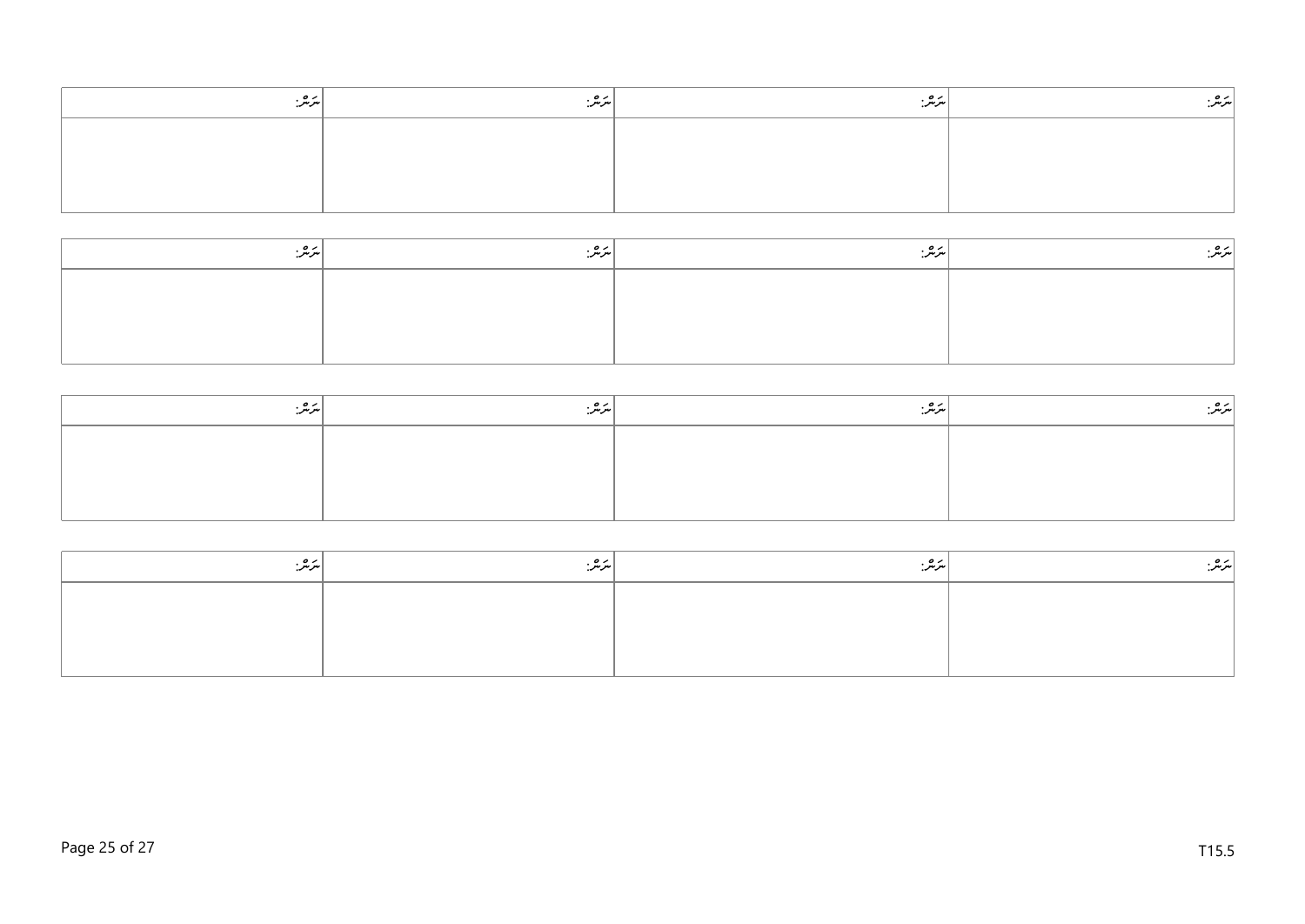| ير هو . | $\overline{\phantom{a}}$ | يرمر | لتزمثن |
|---------|--------------------------|------|--------|
|         |                          |      |        |
|         |                          |      |        |
|         |                          |      |        |

| ىر تىر: | $\circ$ $\sim$<br>" سرسر . | يترمير | o . |
|---------|----------------------------|--------|-----|
|         |                            |        |     |
|         |                            |        |     |
|         |                            |        |     |

| 'تترنثر: | 。<br>,,,, |  |
|----------|-----------|--|
|          |           |  |
|          |           |  |
|          |           |  |

|  | . ه |
|--|-----|
|  |     |
|  |     |
|  |     |